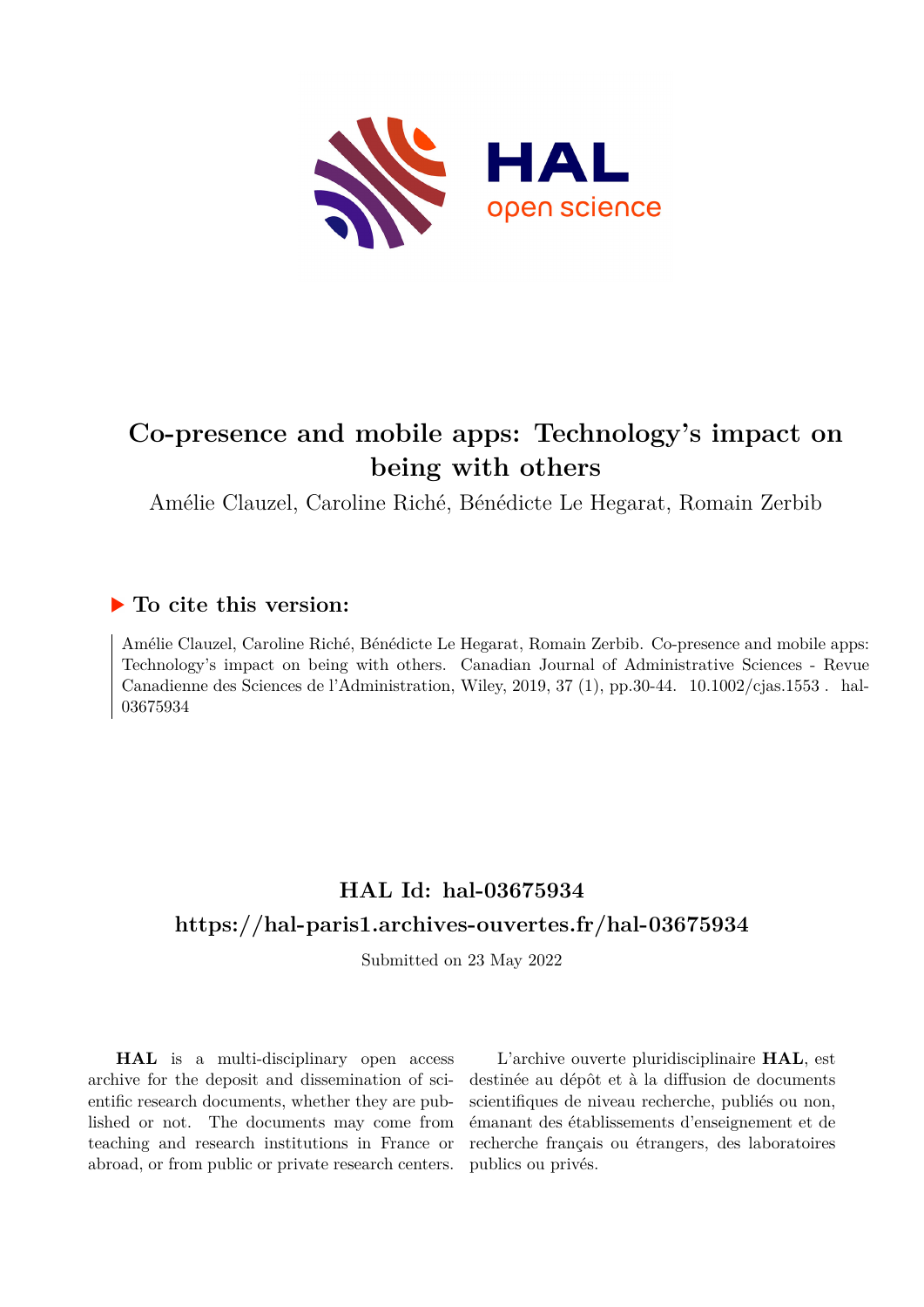# **Co-presence and mobile apps: Technology's impact on being with others**

**Amélie Clauzel\*** *ISC Paris School of Management, Paris Sorbonne University*

**Caroline Riché** *Paris Sud Saclay University*

**Bénédicte Le Hegarat** *Le Havre University*

**Romain Zerbib** *ICD Business School* 

# *Abstract*

 $\overline{a}$ 

*Despite a lack of theoretical understanding regarding how consumers react when using mobile applications in a store, the latter are being used more and more often in shared consumption areas. This research explores the impact that using a mobile application has on perceptions of co-presence. Depending on the consumption experience stage, this technological tool can be a social facilitator that enhances interactions with companions or a device that makes it possible to reduce a negative crowd impression. This paper is positioned at the intersection of interpersonal influence research and research focused on mobile technologies' effect on the purchasing process. It may interest managers of sites where there is high co-presence and where a mobile application might reduce negative crowd impressions and facilitate in-group sharing.* 

<sup>\*</sup> Please address correspondence to: Amélie Clauzel, ISC Paris School of Management, 22, Boulevard du Fort de Vaux, 75017 Paris, Paris 1 Panthéon-Sorbonne University, 17 rue de la Sorbonne, 75005 Paris, France. E-mail: amelie.clauzel@univ-paris1.fr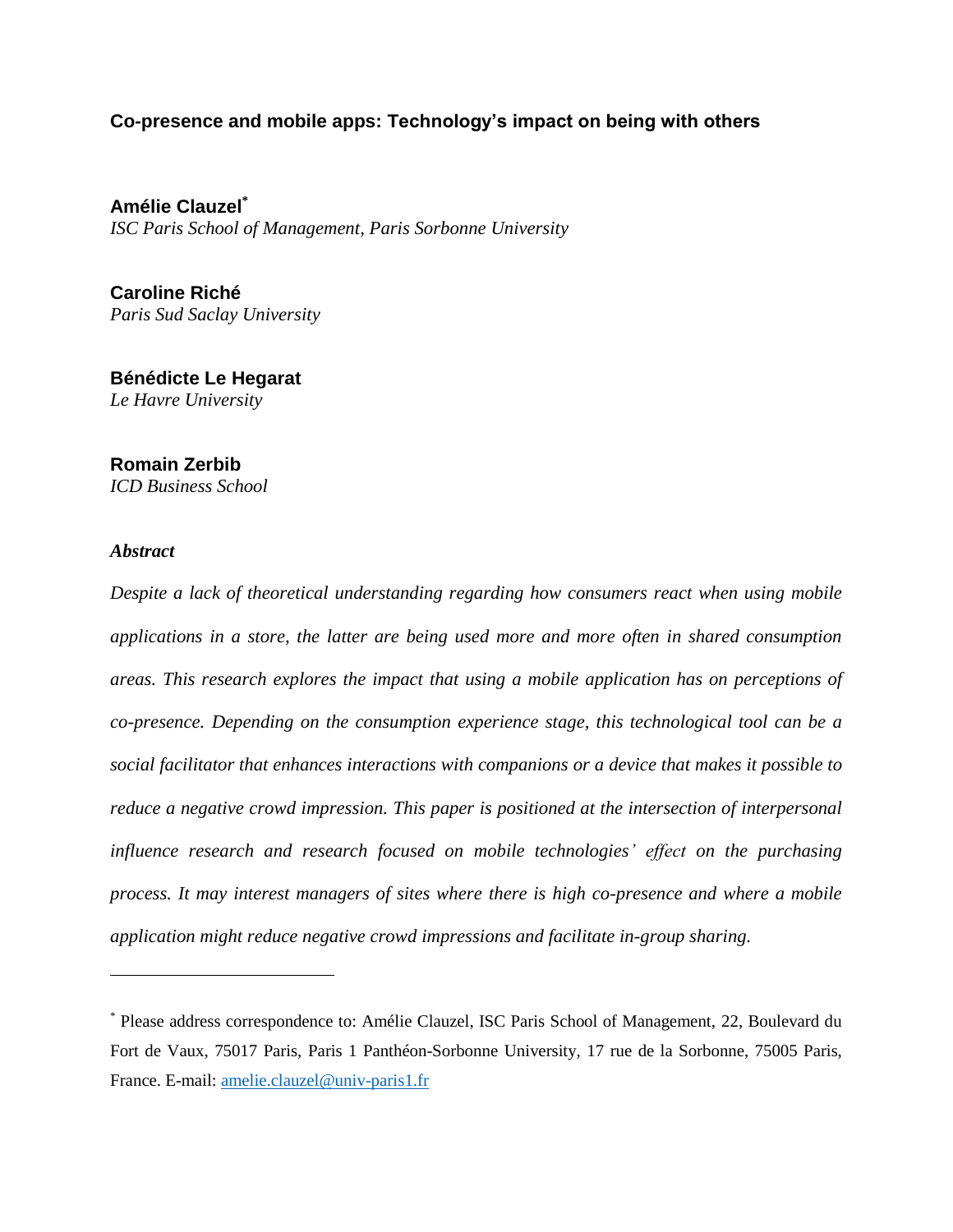**Keywords:** consumers, mobile applications, fellow customers, companions, service experience, museum

# *Résumé*

*L'utilisation des applications mobiles par les consommateurs en magasin est, depuis peu, étudiée dans la littérature en marketing. Les travaux relatifs à leur usage croissant au sein de lieux partagés de consommation restent, eux, encore rares. Cette recherche s'intéresse aux effets de l'utilisation d'une application mobile au sein de musées sur les perceptions des consommateurs, notamment liées aux autres individus présents. Selon l'étape de l'expérience de consommation, cet outil technologique peut refléter un facilitateur social qui nourrit les interactions avec les compagnons et, dans le même temps, un dispositif permettant de réduire l'impression de foule. Cet article se positionne au confluent des recherches sur les influences interpersonnelles et des travaux dédiés à l'usage des technologies mobiles au cours du processus d'achat. Il peut*  intéresser les managers d'établissements dont l'offre implique une co-présence. Utiliser une *application mobile adaptée pourrait alors réduire les impressions de foule et faciliter le partage en groupe.* 

**Mots-clés** : consommateurs ; applications mobiles ; coclients ; compagnons ; expérience de service ; musée.

# **Introduction**

"Welcome to the smart phygital era": combining the terms "physical" and "digital," this slogan, featured on the cover of the 2018 Paris Retail Week Report (BayBridgeDigital, 2018), hints at the issues currently facing managers whose goal is to reach consumers through a variety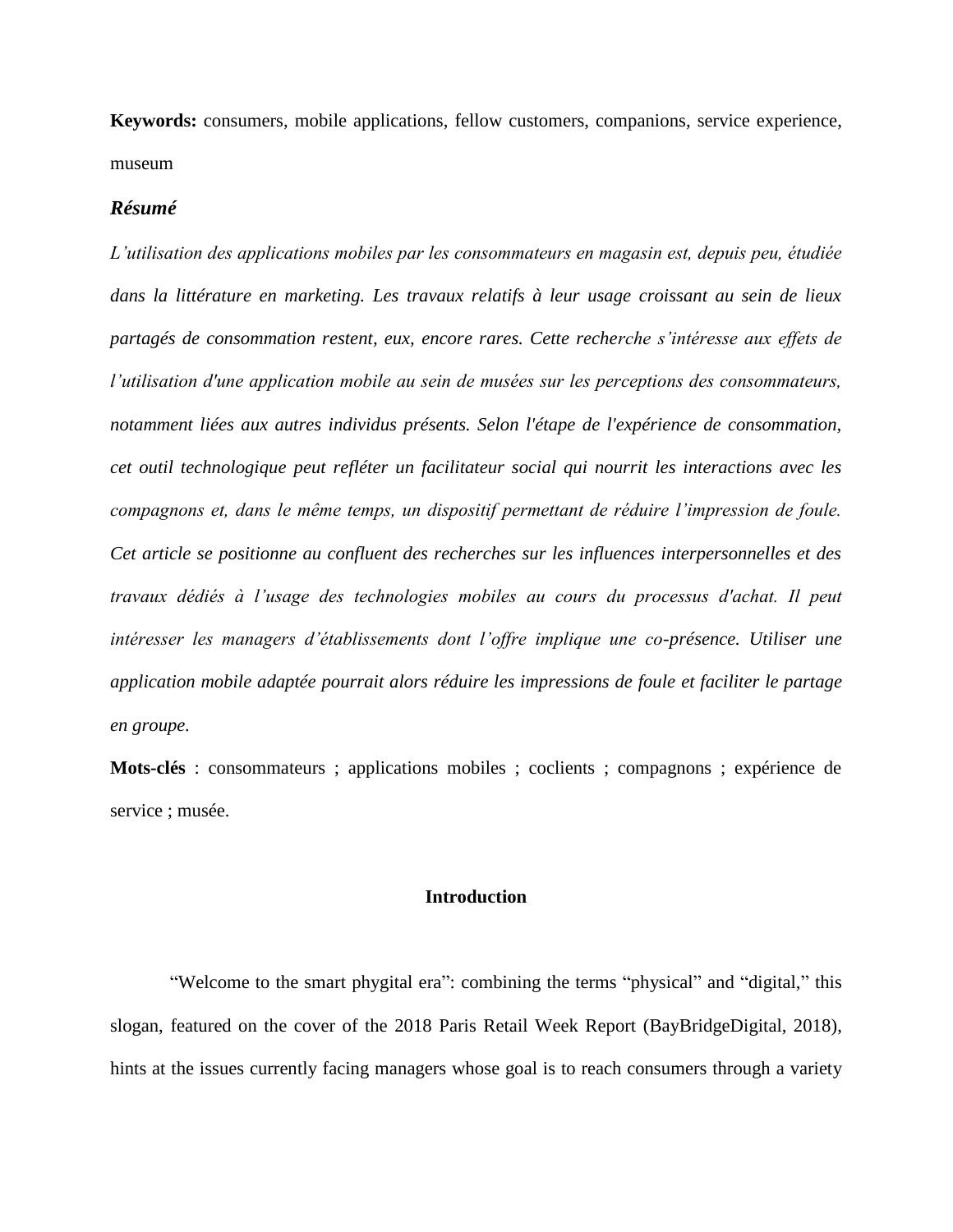(digital, in-store) of communication channels. This omnicanality exemplifies the concept of phygitalization: digitizing the in-store experience with the goal of returning the consumer to the physical store (Feenstra & Glérant-Glickson, 2017; Moravcikova & Kliestikova, 2017). Digital technology can offer the consumer an interactive experience by employing both digital (availability of tablets, forums, augmented reality, and so on) and more social services (Pantano & Gandini, 2017). This trend has quickly affected service companies and often involves having the consumer(s) on site. Indeed, many service providers (such as museums, restaurants, concerts, and amusement parks) usually offer on-site consumption. In such cases, in addition to the consumer being present, the physical co-presence of other consumers is essential.

In this context, we can reflect on the role of new (especially mobile) technologies. Médiamétrie (2018) reports that 90% of time spent on the mobile Internet is spent using applications (p. 1). Therefore, developing mobile applications is a powerful lever that organizations can use to change behaviours (Kim, Wang, & Malthouse, 2015) and increase consumption intention (Bues, Steiner, Stafflage, & Krafft, 2017). Studies of digital use in a cultural context have offered models of usage intention related to technologies in general (see for instance Venkatesh & Bala, 2008; Bues et al., 2017). However, the effects of using a mobile application during the consumption stage alone or in a group have not received much attention to date. The social dimension of a consumption experience has been explored in several works that identify the actors and mechanisms of social influence. Social impact theory has long noted that people are influenced by the mere presence of another person or a group of persons (Latané, 1981). Since then, a wave of research has focused on characterizing social interactions with the notion of co-presence. This work is in line with the other customer perception (OCP) framework (see for instance Brocato, Voorhees, & Baker, 2012; Wu, Mattila, & Han, 2014), which aims to study fellow customers and their impact on consumption.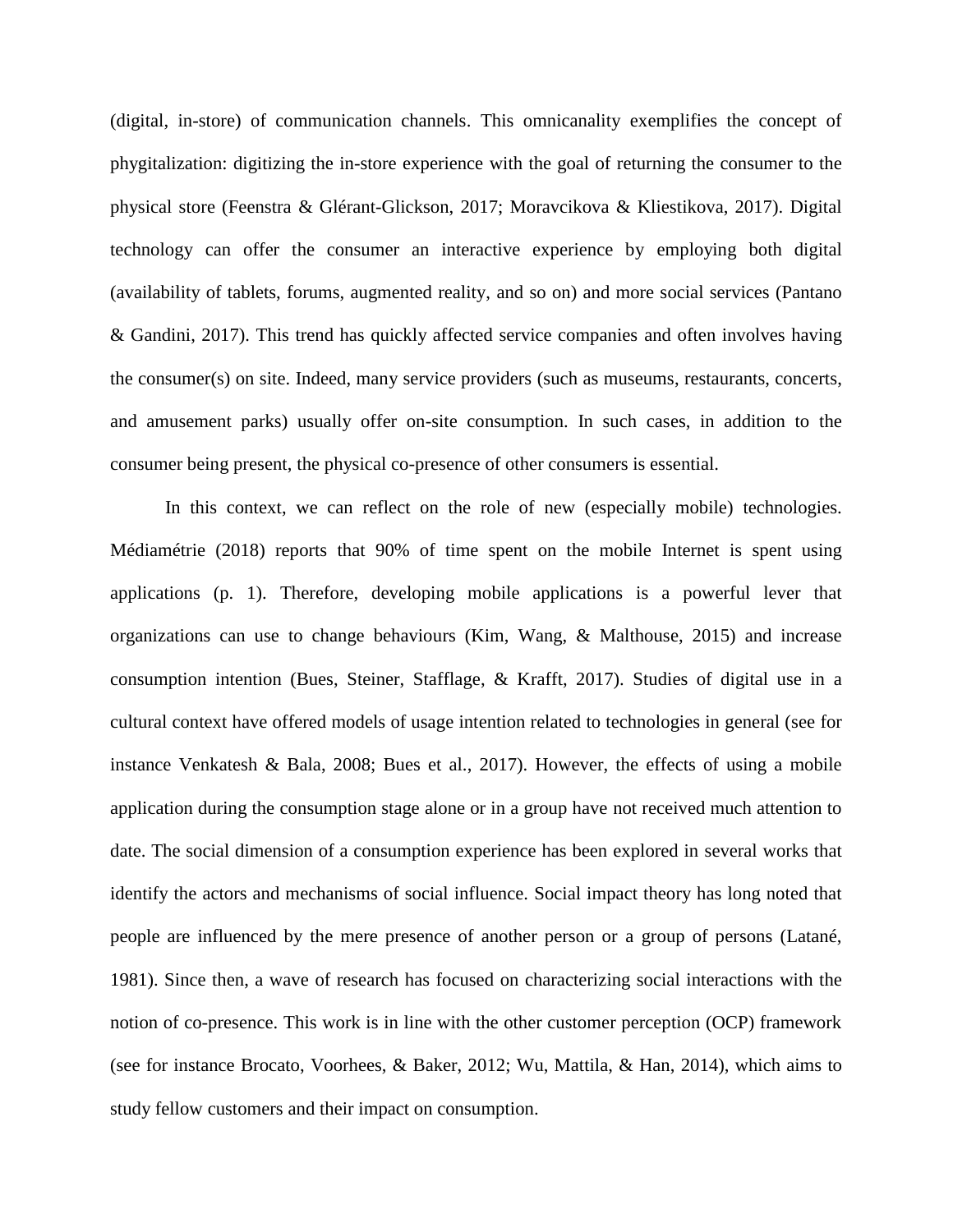Fellow customers present at the same time as the individual consumer are divided into two subgroups: intentional fellow customers or companions (Debenedetti, 2003; Borges, Chebat, & Babin, 2010; Chebat, Haj-Salem, Oliveira, 2014), and imposed fellow customers, who are a priori unknown to the individual (Clauzel & Riché, 2015; Colm, Ordanini, & Parasuraman, 2017). The influence of these actors has received a great deal of attention in the service context literature. The consumer is an increasingly connected social being; to meet this need for connection, brands respond with an offer combining physical and digital channels, such as mobile applications. The motivations for using mobile applications often mirror those of the physical experience: entertainment, function/information, socialization, intellectual stimulation and learning, geolocation, and temporality (Ho & Syu, 2010). However, little research has examined the effects of using mobile technologies within a service establishment where many individuals are present, regardless of whether they know each other or not. The question that arises is whether co-presence is perceived in the same way during a consumption experience if the customer is using a technological intermediation tool.

There is a lack of theoretical knowledge about the effect of mobile technology on copresence. Therefore, the objective is to qualify how the consumer's perceptions of others can be modified by using a technological mediating tool on site. The present study is positioned among other works related to co-presence—specifically, those in the other customer perception (OCP) field—during a consumption experience, and those that examine the use of digital and mobile technologies in an interpersonal context. We question the social dimension of an instance of consumption when a mobile tool is being used. Despite numerous potential implications, this has rarely been the focus of study in previous works. The purpose of our study is to identify to what extent the use of new mobile technologies during consumption could modify an individual's perception of the other individuals who are present.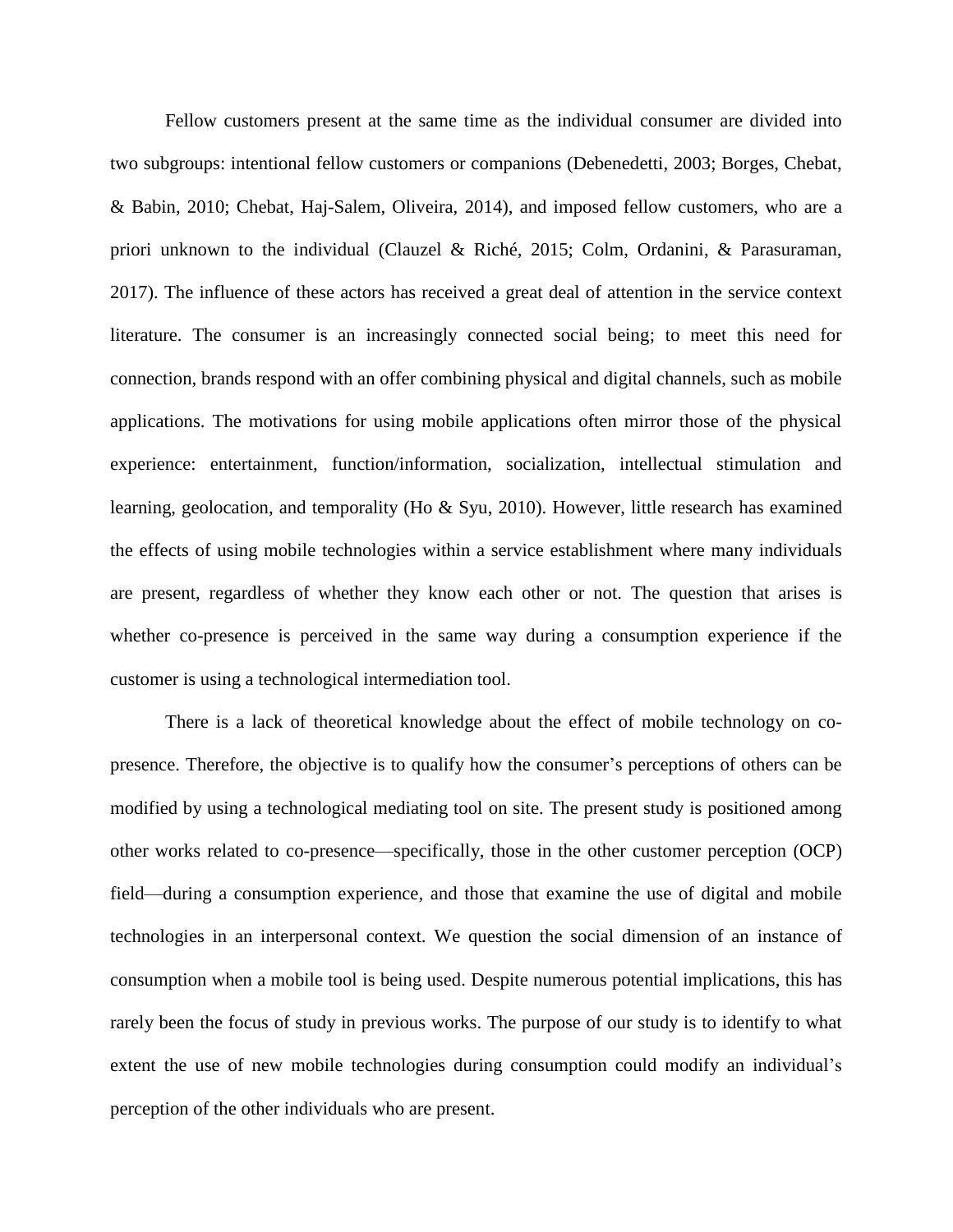To this end, our work is based on a qualitative methodology aimed at studying the effects of using a mobile application on the way co-presence is perceived in a consumer context requiring co-presence on site, in this case, a museum visit. From a theoretical perspective, this article contributes to thinking on the role of in-situ co-presence in the context of technology use during a consumption episode. Managerial issues relate to different aspects, such as regulating crowds, managing different types of groups simultaneously engaged in consumption inside an establishment, and managing different groups of consumers who do not know each other.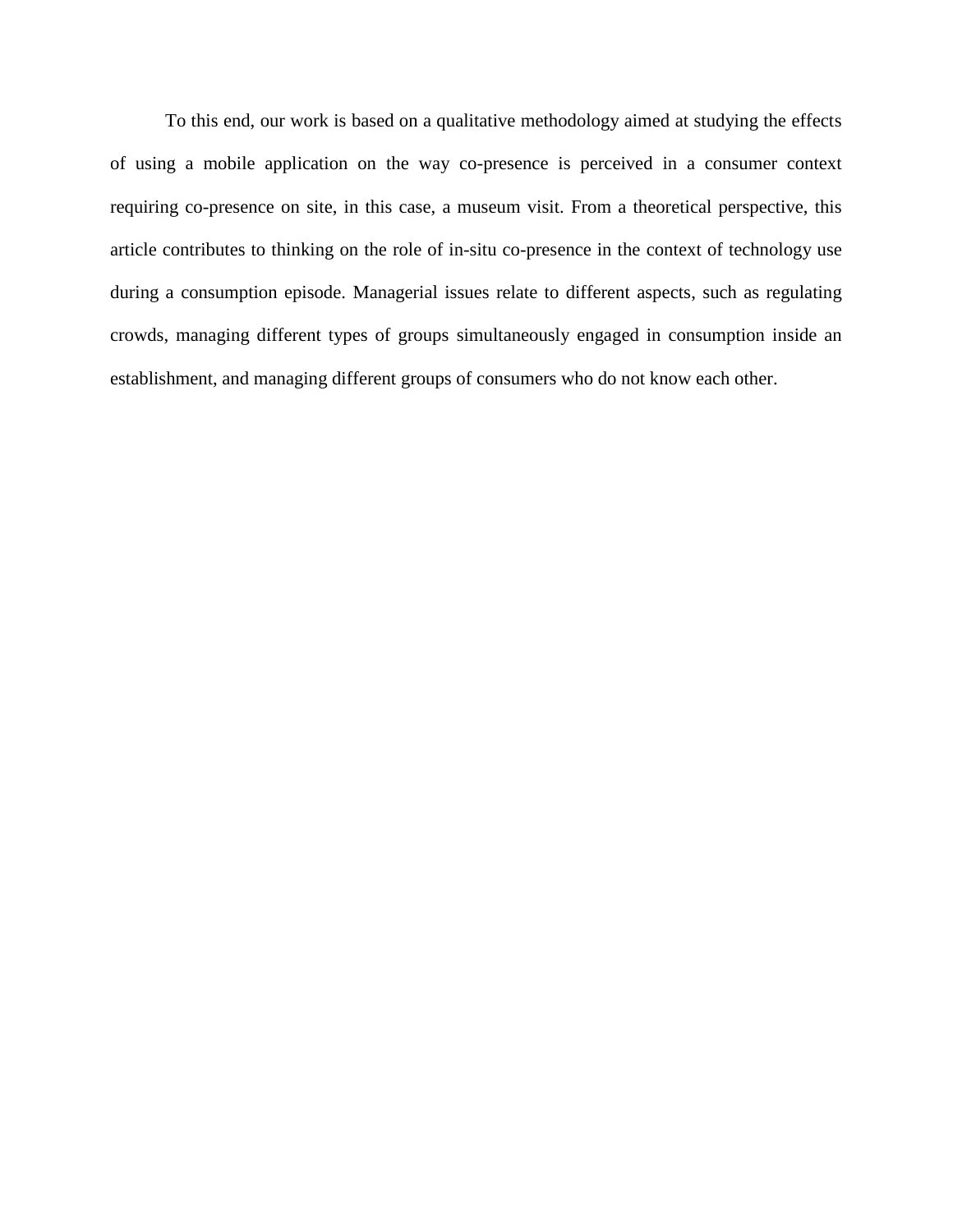#### **Theoretical Background**

# **Fellow Customers: Impact of Other Participants During a Consumption Experience**

Although front-line employees play an essential role in consumer behaviour (Rippé, Weisfeld-Spolter, Yurova, Dubinsky, & Hale, 2017), fellow customers also condition an individual's experience (see for instance Colm et al., 2017), sometimes to a greater extent than the offering itself. This notion of co-presence reflects the level of presence of other individuals in the same place, where an individual can perceive the behaviour and emotions of the other participants who are present (see for instance Campos-Castillo & Hitlin, 2013). According to Zhao (2003), co-presence can be, in an interdependent way, not only objective (physically being with others), but also subjective or even emotional (feeling of sharing with others). These authors distinguish between the concepts of co-location (the spatial aspect of co-presence: people physically located at a certain distance from each other), and social co-presence (enabling people to have contact, to interact) (Zhao & Elesh, 2008). In this regard, two main fields of research can be defined: one dedicated to other known co-customers or companions—those who deliberately accompany the consumer during the experiential process ( that is, chosen fellow customers)—and the other included in the OCP field and focused on studying present but unchosen or unknown fellow customers.

# **The Role of Companions During Consumption**

In a consumption process, companions reflect the more or less visible presence of one or more people close to an individual (couple, friends, family, or children) during the consumption experience (before, during, or after).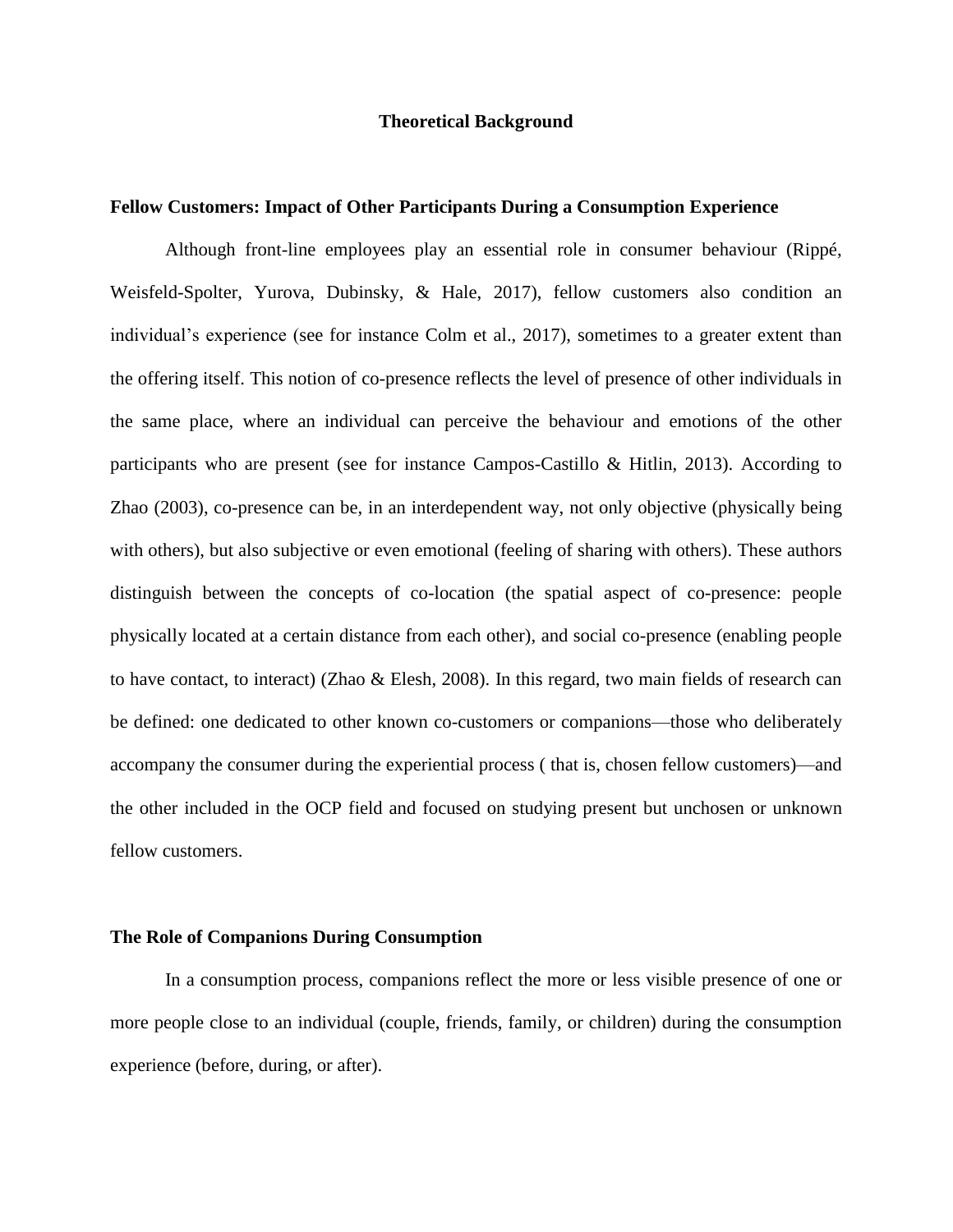In a purchasing context, studies focus on the overall effects that the entourage's presence have on the individual's experience—for example, higher expenditure (Hart & Dale, 2014) as a result of a reduction in the perceived risk of the purchasing decision (Kiecker & Hartman, 1994). In general, shopping with someone improves the global shopping experience, as has been demonstrated in a Canadian context (Borges et al., 2010). The positive effects that companions have on satisfaction have also been highlighted in different contexts, such as food services and the retail sector (Hart  $\&$  Dale, 2014). In the museum context, the learning process would be more beneficial when the visitor is alone because the individual then appreciates the opportunity to reflect without being distracted. At the same time, however, sharing a visit as a group also provides an opportunity to enrich and discuss ideas with others (Packer & Ballantyne, 2005).

Global satisfaction impacted in this way would be generated by an increase in positive emotions linked to the presence of others, which would represent a real stimulus for the consumer (Chebat et al., 2014). In the same vein, Lucia-Palacios, Pérez-López, and Polo-Redondo (2018) note a decrease in negative emotions because of the presence of companions, particularly the stress felt, which decreases when people are not alone. In this context, the companion's role is to perform, consciously or unconsciously, many tasks traditionally performed by the seller, which leads to a better experience (Lindsey-Mullikin & Munger, 2011). More recently, Jeong, Crompton and Hyun (2019) demonstrate that consumers who shop alone are more sensitive to prices. It also appears that, in such cases, the customer is more attentive to unknown (that is, anonymous) fellow customers than when shopping with a member of their inner circle (Borges et al., 2010).

While these studies mainly emphasize the overall effects of the presence or absence of companions during the experience, only a few studies have examined the role of known fellow customers according to their role and to the ties between them and the individual (friends,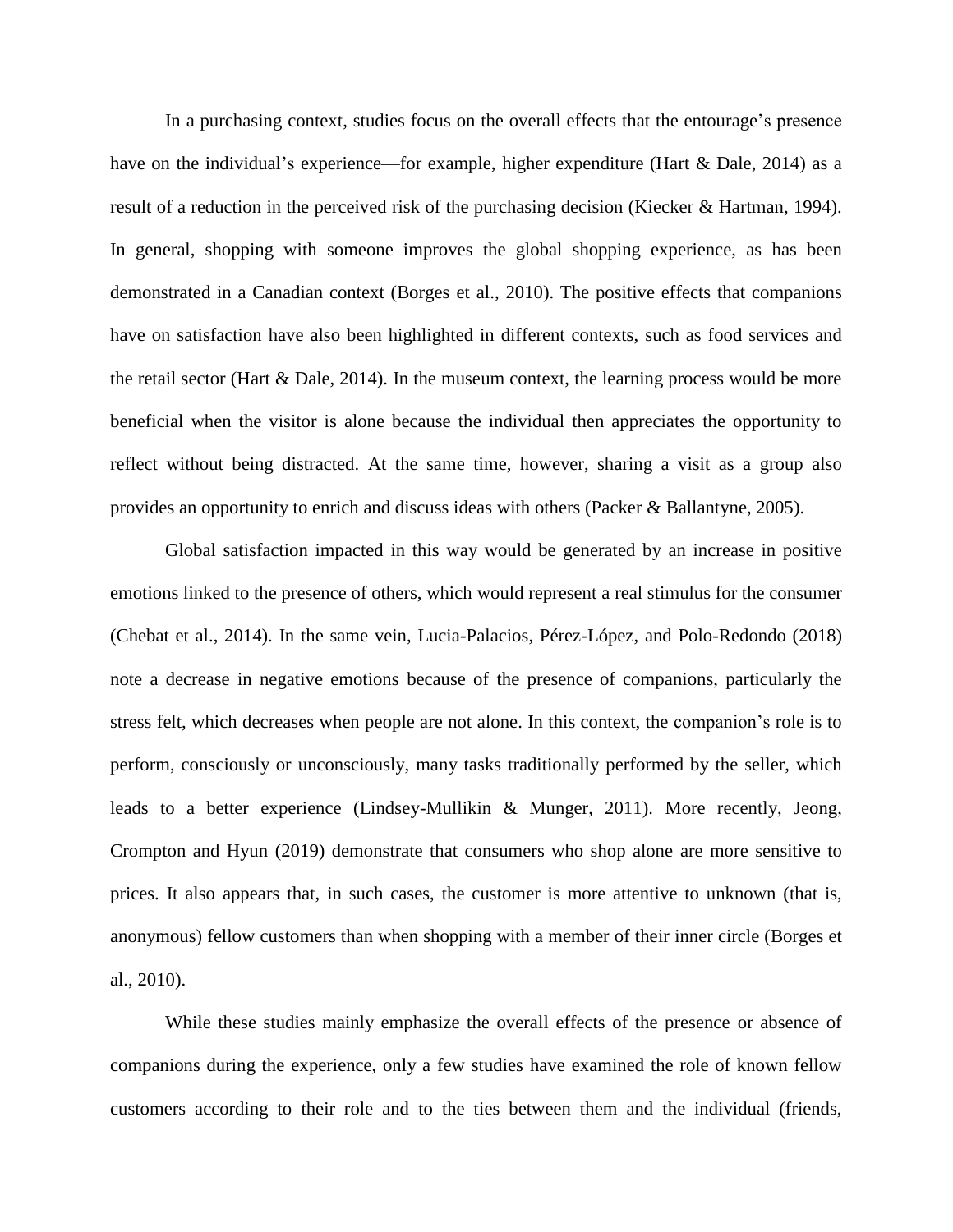family). In this respect, Borges et al. (2010) show positive effects of "known co-presence" that are moderated by the purchasing companions' identity and status, as well as by the level of familiarity and their experience with the brand. When customers do not identify well with the purchasing environment (poor knowledge or little experience), the presence of others improves their experience. By contrast, these customers would prefer to be alone when they know the environment well (that is, they experience greater pleasure when alone than with a family member). Depending on the cultural context, the results do not always fully converge. While Borges et al. (2010) conducted their study in Canada, recent work in an Australian context shows that, on its own, being with family increases positive emotions and improves brand evaluation (Merrilees & Miller, 2019). With regard to friends, Canadian studies have noted that shopping with friends has a positive influence on shopping centre traffic (Borges et al., 2010; Chebat et al., 2014).

In the context of service consumption (leisure, in particular), collective participation offers opportunities to develop new social skills thanks to the creation of a space in which the social bonds between friends or within the family are strengthened (Kelly, 1983). In this context (as in the museum, for example), Debenedetti (2003) notes that sharing the experience as a couple leads to a less structured visit and strong interpersonal proximity. He also points out that the presence of young companions (children) strongly influences a visitor's museum experience (greater physical proximity, less time spent, more structured itinerary, stop at the shop).

# **Perceptions of Unknown Fellow Customers During Consumption**

Fellow customers are the other people present in the same place and a priori unknown by an individual customer. The co-presence of unknown customers and the social interactions it produces are a situational variable that is partly characteristic of the consumer context. Other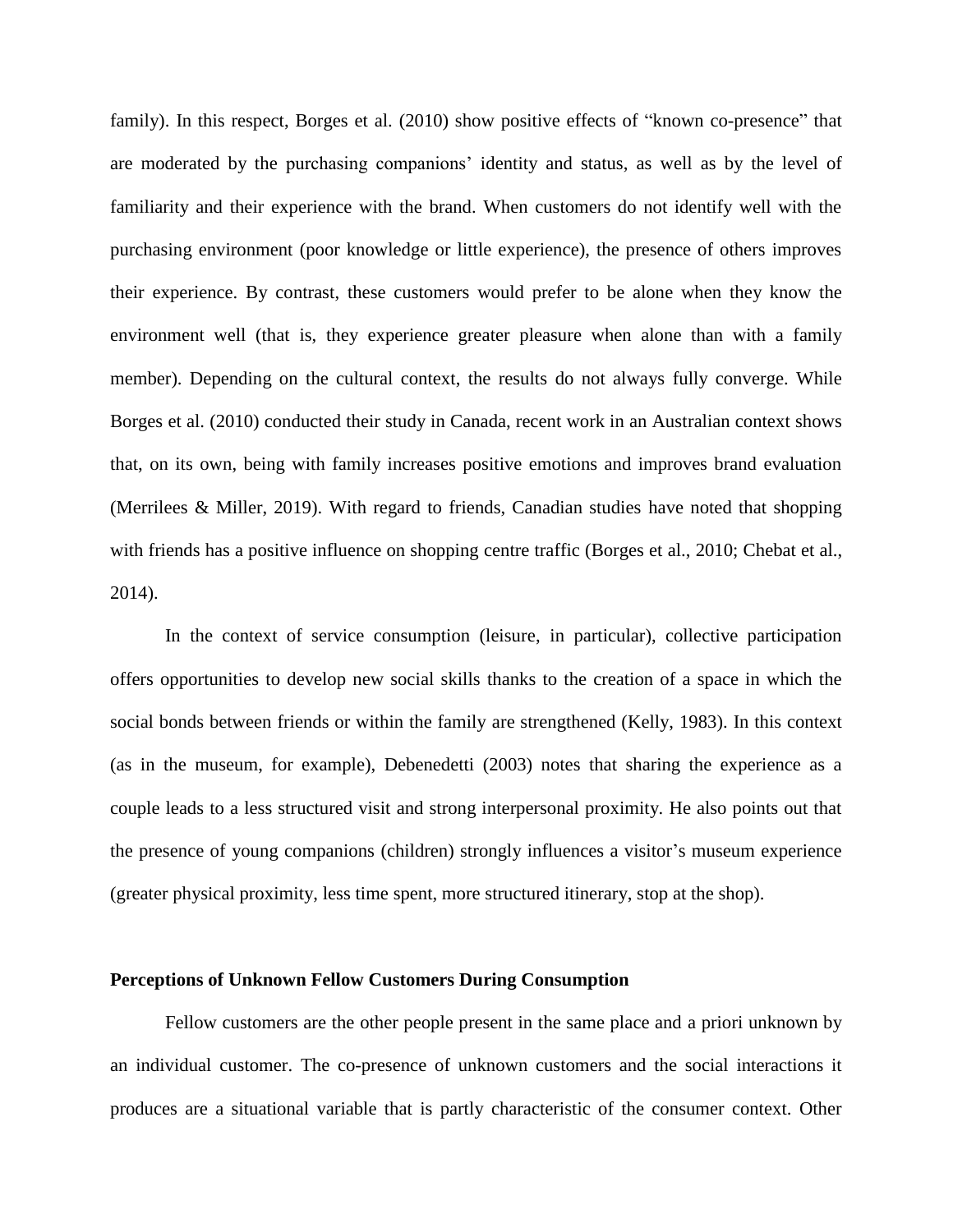customers have long been studied with regard to their influential role as help seekers or help providers with more or less obvious influences: overt or face to face versus covert or oblivious co-presence (McGrath & Otnes, 1995).

Recent works have proposed typologies of influence of other unknown customers, such as "customer co-presence influence modes (CCIMs)" (Colm et al., 2017), a term that classifies the different influences of others according to the type of interactions (reactive/proactive and social/instrumental), the way others are observed (searching and comparing information) and the spillovers on the individual (spatial and/or behavioural). Several effects of the presence of unknown people in a purchasing or service consumption context have been demonstrated. While the literature seems to show mostly negative effects, more recent studies have produced more nuanced results and even note some positive effects of this type of co-presence depending on the situation, certain moderating variables, and the empirical context (restaurant, hair salon, theme park versus store, queue).

In the field of services, co-presence has effects on perceived quality, emotions and satisfaction. Its effects on service quality rating have been shown to be strong and mostly negative (Chebat, Filiatrault, Gelinas-Chebat, & Vaninsky, 1995). To assess these effects, customers mainly rely on social density, depending on the service context (such as the type of restaurant), human density (number of people present), and built density (number of tables, chairs in the restaurant and proximity to each other; ambient conditions, symbols, and spatial layout) (Hanks, Line, & Kim, 2017). The consequences on satisfaction are also negative: satisfaction is lower when the level of co-presence is high (see for instance Grove & Fisk, 1997; Wu, 2007; Papathanassis, 2012). These results can be explained by a negative perception of the crowd (called "crowd impression") and the negative emotions that arise (Argo, Dahl, & Manchanda, 2005). Queues (boarding a plane, waiting in a crowded buffet line) produce discomfort and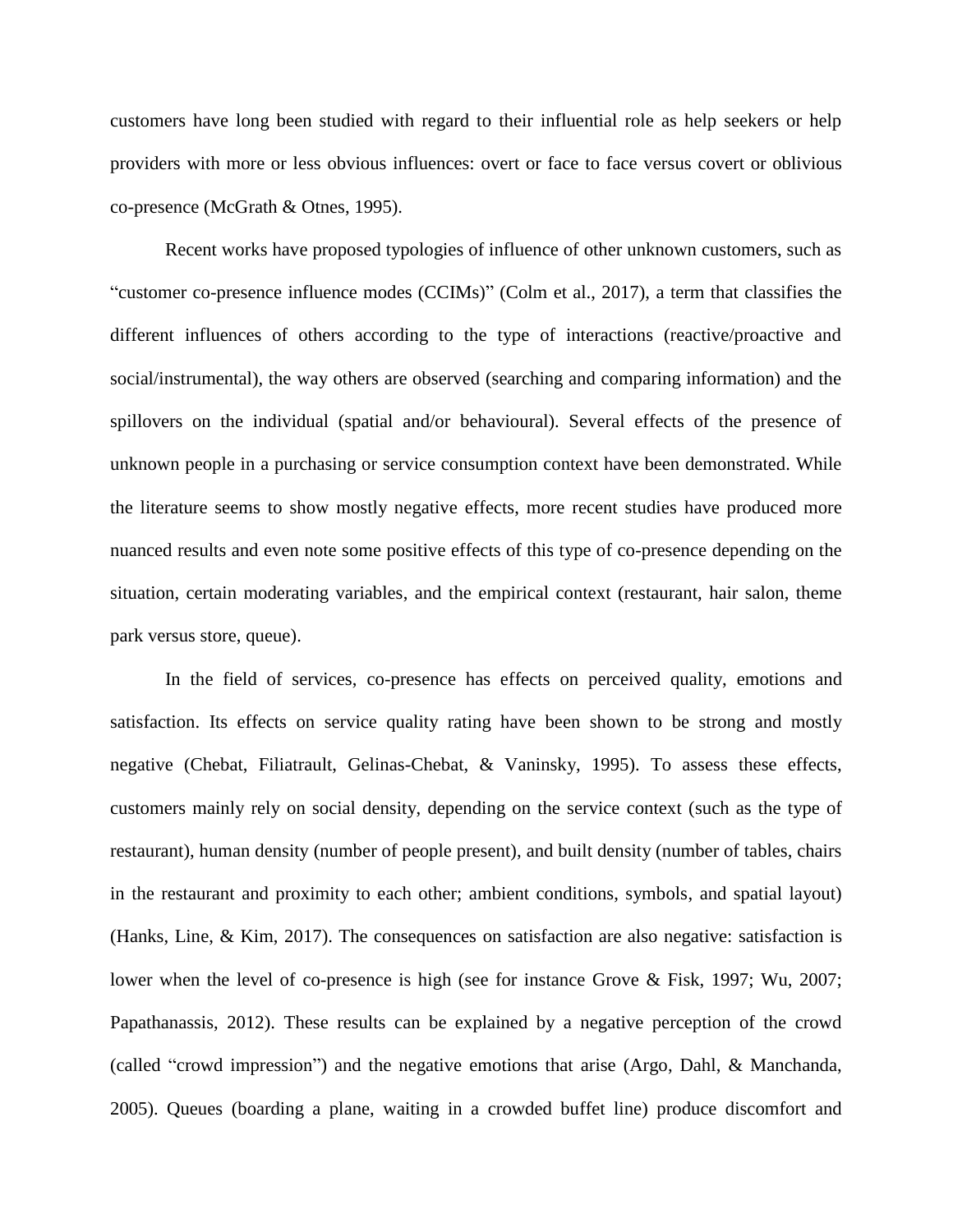sometimes cause interpersonal conflicts (see for instance Grove & Fisk, 1997). In the same vein, Wu, Mattila, and Han (2014) point out that a combination of three factors increases the feeling of negative emotions while decreasing satisfaction: the relationship to space (a restaurant), the perceived similarity with others, and the level of crowding. For this reason, this latest study recommends that moderators temper these results. According to Brocato et al. (2012), who propose an OCP scale, three dimensions can be considered: perceived similarity (Wu et al., 2014 have already mentioned the role of this dimension on satisfaction, a finding confirmed by Afthinos, Theodorakis, and Howat [2018], in the context of aquatic centres), the level of perceived normality of behaviour—that is, whether appropriate or not, confirmed by Afthinos et al. [2018]), and perceived physical appearance. Yi, Gong, and Lee (2013) refer to credibility toward others, which, along with behavioural norms, affects the perception of co-presence.

Other moderators may temper these results. For example, individuals can be more severe in their assessment of service if other consumers (seem to) belong to a different age group or nationality (Grove & Fisk, 1997) or have a different marital status (Wu, 2007). This perceived homogeneity might allow travellers to better enjoy their holidays (Wu, 2007). Thus, the effects of unknown consumers' presence may be beneficial and have a positive influence on loyalty (Moore, Moore, & Capella, 2005), depending on the level of service offered (for example, in a hair salon where the level of service is high).

These studies focus on how people influence each other during a consumption experience, whether in an intra- or intergroup setting. Nevertheless, many potentially moderating variables need to be studied in order to analyze the phenomenon in a comprehensive way. In particular, the literature has not devoted much attention to how the introduction of new technologies, particularly mobile technologies that can be used on site (in a store, for example), can affect the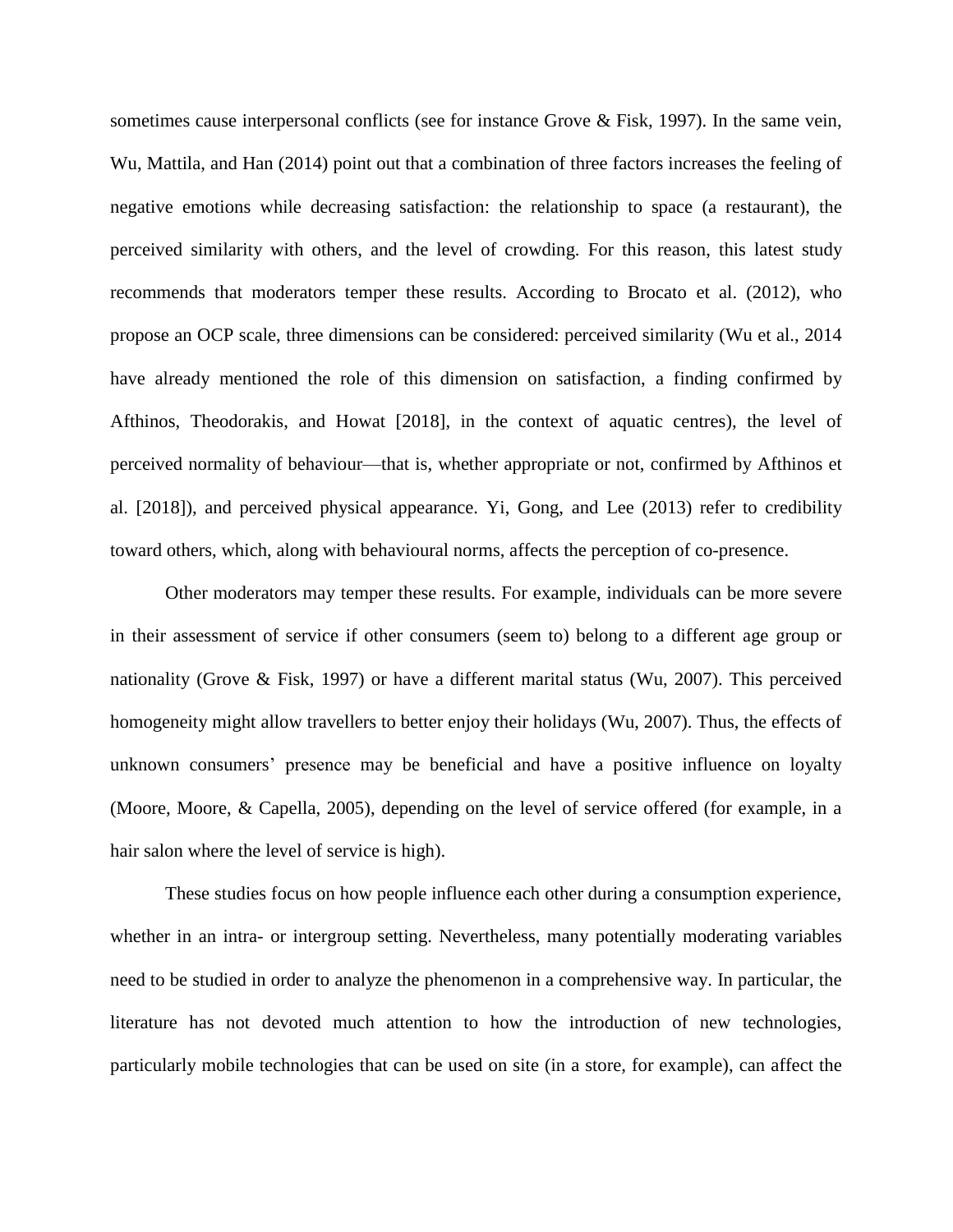influences described above. A few rare and recent articles focus on the effects of using in-store mobile technologies in a socially shared space.

#### **The Effects of Using Intermediation Tools During the Consumption Episode**

Retail and services are characterized by the increasing use of advanced and interactive technologies (mobile applications and virtual and augmented reality) based on high connectivity—ubiquitous and contactless systems that improve and support the consumer experience.

In the context of everyday purchases, the literature shows that new technologies are accepted all the more readily because they allow people to be more autonomous and to save time (Bonnemaizon, Cadenat, Benoit-Moreau, & Renaudin, 2012) by providing the most relevant and/or personalized information (Kallweit, Spreer, & Toporowski, 2014). By using applications on site, it is possible to reduce contact with the salespeople. Feenstra and Glérant-Glickson (2017) note that self-service information technologies (SSIT) can enhance customer experience in different ways—in social, sensory, recreational, and aesthetic aspects.

More specifically, the use of smartphones in stores is much less studied than mobile shopping (Bezes, 2018), and the benefits of mobile in stores are often still utilitarian (Fuentes, Bäckström, & Svingstedt, 2017). However, from a managerial standpoint, retailers and service providers are seeking to reinvent their point-of-sale by phygitalizing them: mixing physical and digital tools in order to multiply information and sensoriality. It should be noted that, at present, research is mainly concerned with the use of new technologies before the consumption episode or at the very beginning of the experience (that is, during the information research stage, as in the case of holiday planning, see Xiang, Magnini, & Fesenmaieret, 2015), but there is little focus on the use of mobile applications during the consumption episode.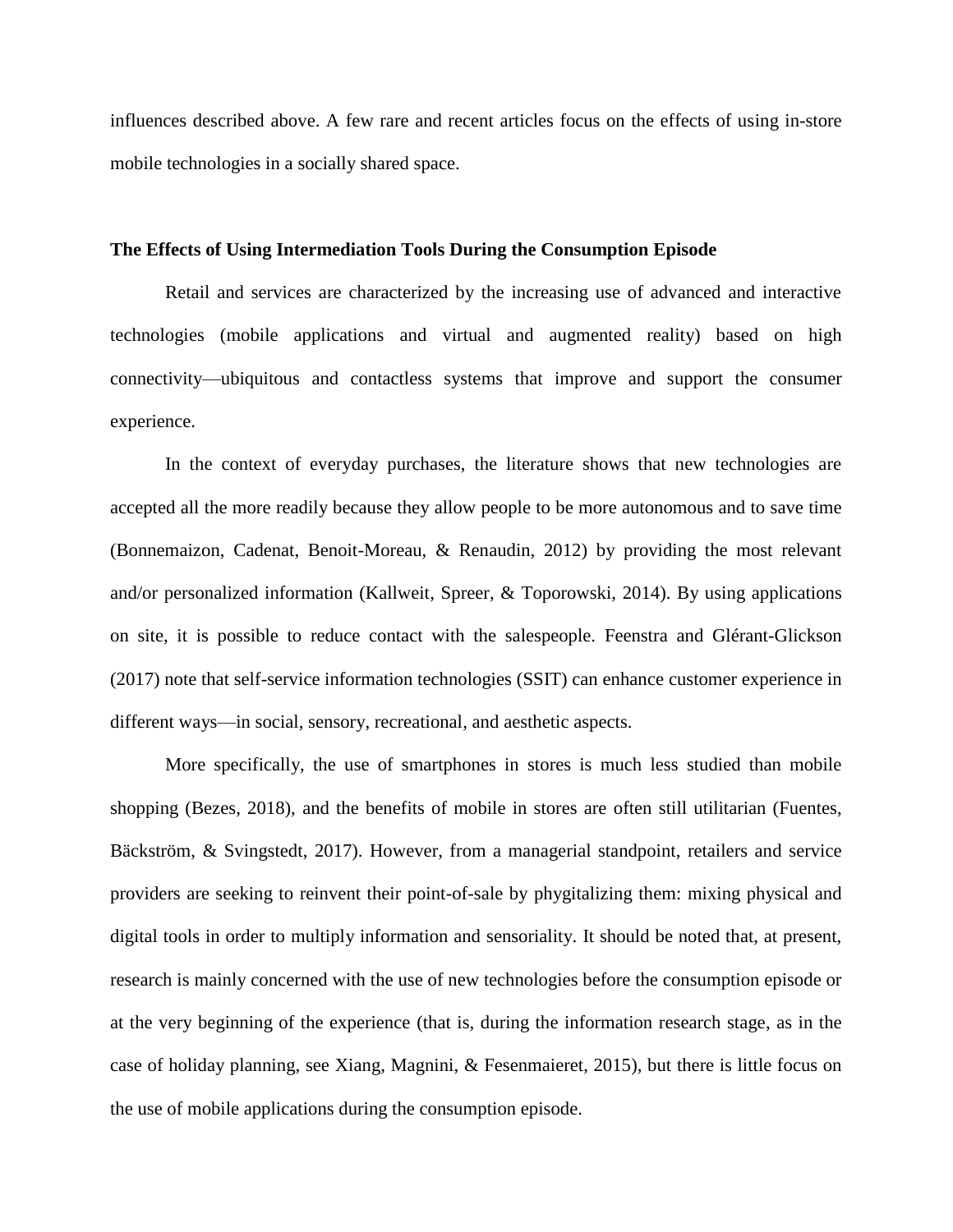However, Pantano and Gandini (2017) point out that technology-enriched stores help develop new forms of sociability between individuals. Indeed, some advanced features emerge from the study of smartphone use in store: mainly utilitarian, hedonistic, and social functions associated with risks (financial and privacy-related). These authors note the importance of studying the different facets of an experience with regard to the functions provided by using a mobile phone in a store. But while the two main mobile behaviours in stores have related to seeking information and engaging in purchasing transactions, the experience with mobile tools is changing fast. For example, Laukkanen (2016) implies that the adoption of mobile services could be influenced by an image projected on the consumers' group (social image). Besides these works, the literature has not yet studied the role of these technologies on the central social dimension of a consumption episode. We study the impact that using an in-store mobile application has on the consumer experience's social dimension.

# **Methodology**

# **Justification of the Research Field**

As they strive to fulfill their mission of conserving, preserving, and sharing knowledge, museums are faced with ever-shrinking budgets and ever-increasing competition. Thus, they are trying to establish original forms of exchange with visitors. Mobile technologies and interactive devices could be used to strengthen traditional communication tools between visitors (see for instance De Blas, Bourgeon-Renault, & Jarrier, 2015) and in so doing attract current and potential visitors more effectively. Such organizations offer a wide array of consumer experiences that include a core service (exposure), peripheral services (restaurants, restrooms, shops, and so on) and, increasingly, different mediation tools (see De Blas et al., 2015). The museum consumption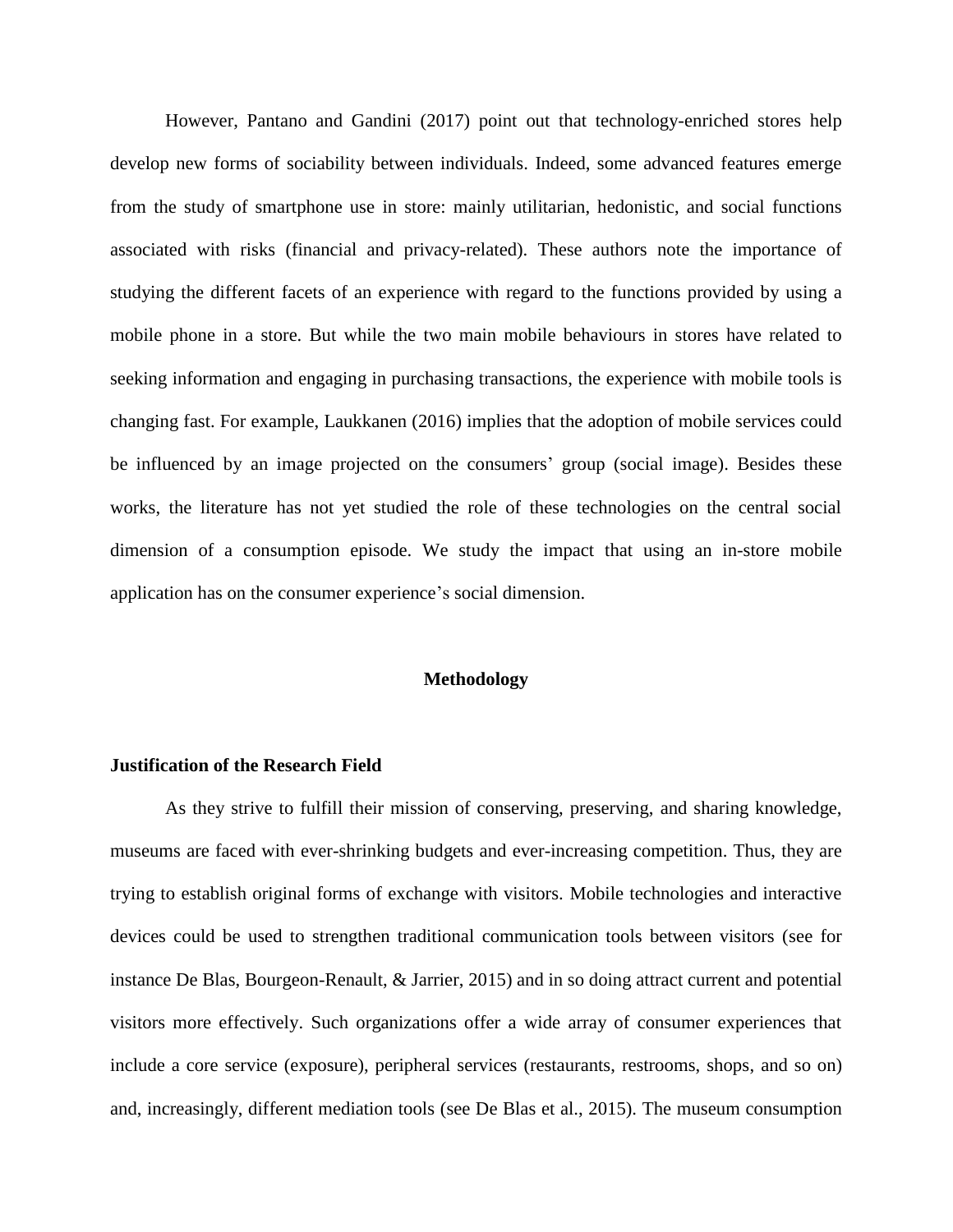experience is also defined, as are other areas where people consume on the site (such as theme parks or restaurants), by the presence of many consumers, including companions or chosen fellow customers, as well as those who do not know each other (unchosen fellow customers). This makes it a preferred field to study the phenomenon of co-presence and the effects that can be generated by using new technologies at the consumption location. While there has been some research into co-presence phenomena at theme parks and even restaurants (Colm et al., 2017), the museum field has rarely been studied with regard to this co-presence issue.

# **Procedure**

To understand the impact that using mobile technologies has on perceptions of copresence, we rely on a qualitative consumer study based on semi-structured interviews. As suggested by Oppermann (2000) and Flick (2018), in order to interpret and understand consumer rhetoric in depth, a multiple and complementary analysis of the data ensures the convergence of the results. The authors point out the importance of multiplying data analysis techniques when mobilizing qualitative methodologies to study a phenomenon in a comprehensive way. As suggested, in order to explore the subject further with respondents, we chose to observe, in the last part of the interview, how the respondents handle the application and what they spontaneously perceive during this time of use. This technique makes it possible to get closer to the real conditions of using the application. In the same vein, data analysis is based on triangulating analytical methods to dissect the respondents' discourse. Thus, as suggested by Kahn, Tobin, Massey, and Anderson (2007) and by Humphreys and Wang (2017), we complete the manual content analysis with a computerized textual analysis using LIWC software, which, as detailed below, is particularly suitable for measuring a speech's emotional, cognitive, and social dimensions (Kahn et al., 2007).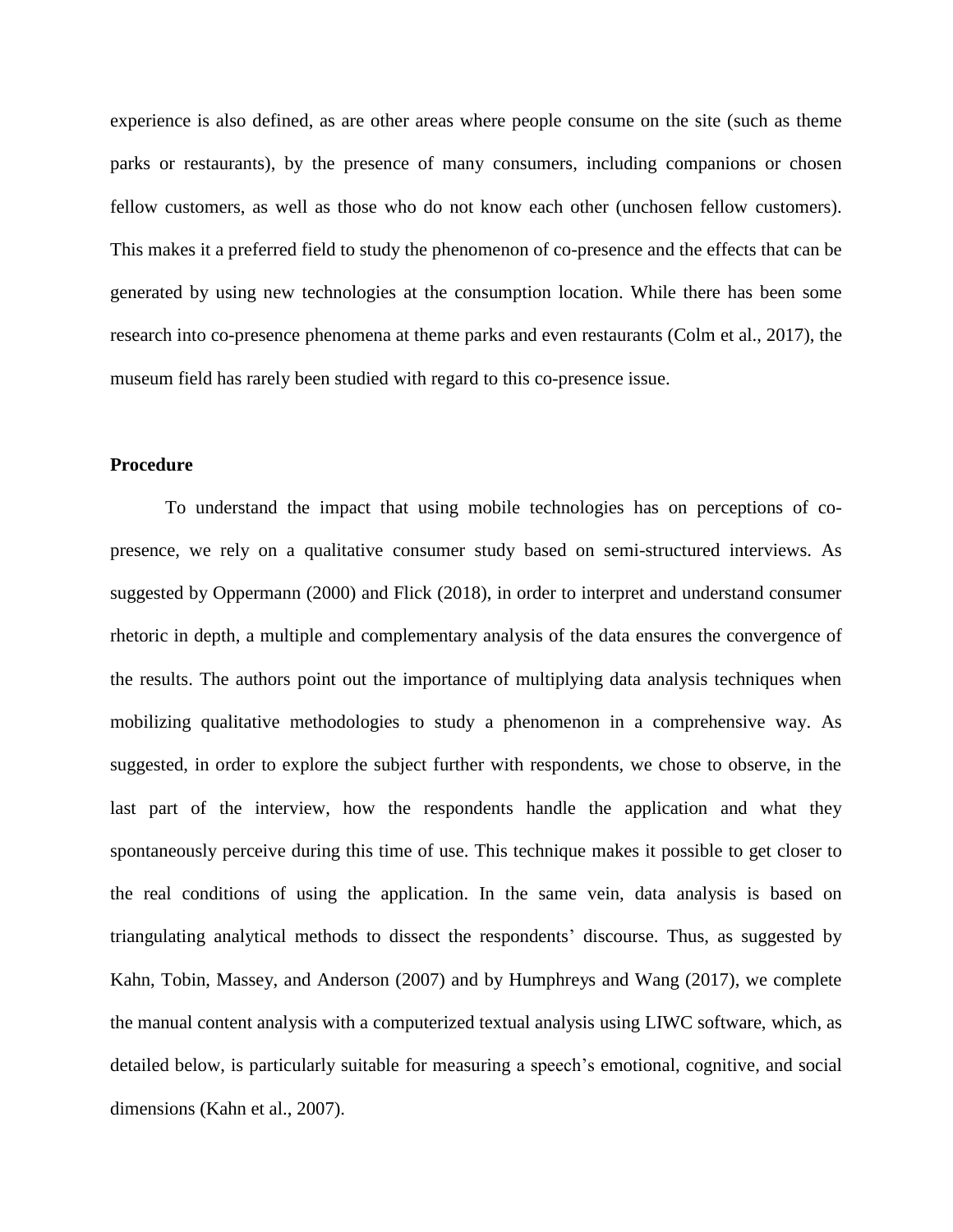#### **Type of Mobile Application**

This research explores the way in which using mobile applications during a museum experience influences relations with others and perceptions of co-presence. Museum applications fall into three categories: institutional (the museum and its positioning), reference (simple presentation, such as a visual directory) and showcase (equivalent to the mobile version of the website). Three forms of content are currently on offer: material to complement the visit (interactive tours, virtual visits, and mini-games), visitor guides (audio guides, videos), and practical information (plans, schedules, news). Our study is based on the most complete mobile applications mobilizing all three forms simultaneously.

# **Sample**

To understand the perception of co-presence, we interviewed 27 consumers via semistructured interviews (the average duration of these interviews was 135 minutes). The sample consisted of mobile-dependent and less mobile-dependent individuals selected to ensure profile diversity in terms of demographic characteristics and the use of mobile technologies (Table 1).

# [Insert Table 1]

The interview guide focuses on the effects on the individual using the application around the time of the visit and how the visitor uses the application during, before, and/or after the visit. The remainder of the questions essentially focus on the effects of this use by social context (companions: *With whom? How was the application used?*; alone: *Was there a crowd? How was the application used?*). In order to be as close as possible to the actual conditions of use and to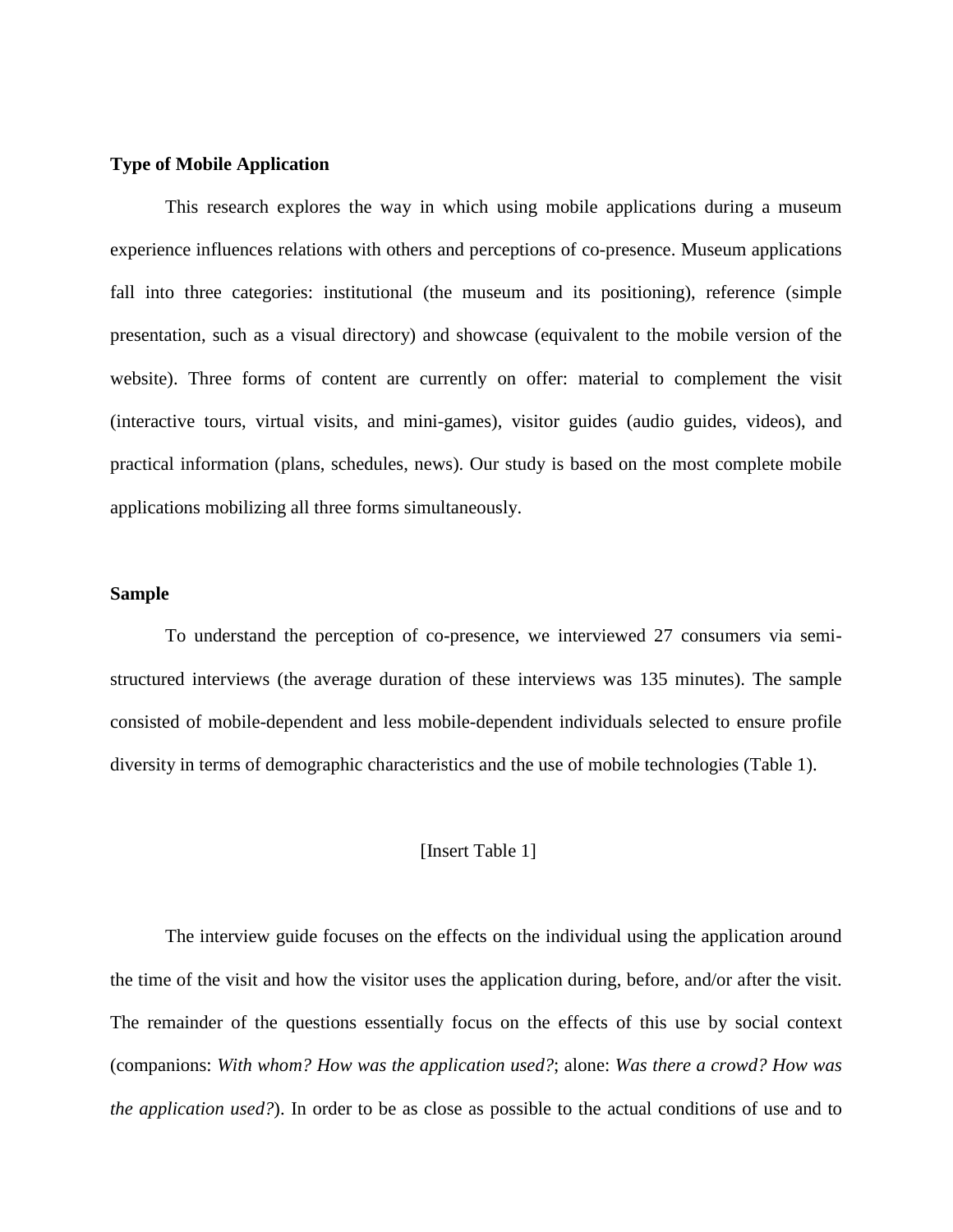gain a deeper understanding of their perceptions when they are using an application, we also asked the respondents to run a museum application (either already downloaded or downloaded on the spot by the respondents) during the interview. In line with Flick's (2018) recommendations, the complementarity of appropriate qualitative techniques allowed us to observe respondents' reactions in different ways and to identify what might hinder or motivate them when they visit a museum. Apart from collecting respondents' perceptions, we were able to observe verbal and non-verbal, physical and interpersonal reactions related to their use of the application.

# **Data Analysis**

The textual data interpretation is based on two complementary types of content analysis.

Firstly, we rely on software content analysis using an algorithm proposed by psychologists (Linguistic Inquiry and Word Count – LIWC), which helps identify a text's linguistic structure around certain dimensions: social, cognitive, emotional, perceptual, and linguistic (Boyd & Pennebaker, 2015; Pennebaker, Boyd, Jordan & Blackburn, 2015). Inspired by linguistic theory and methods, the marketing literature has recently highlighted the relevance of automated text analysis (Humphreys & Wang, 2017). In particular, the authors note that LIWC is very useful when examining text content that neither researchers nor consumers can detect without additional support. The categorization of the discourse into 92 dimensions is appropriate and relevant to dissect respondent narratives. This type of analysis is particularly useful to verify the extent to and the way in which interpersonal dimensions are mentioned (see for instance Kahn et al., 2007). The LIWC procedure is based on a word count and coding assigned to a particular category. Then calculations are made for each interview (proportion in percent of the words contained in each interview and assigned to each category). To analyze these results, we use the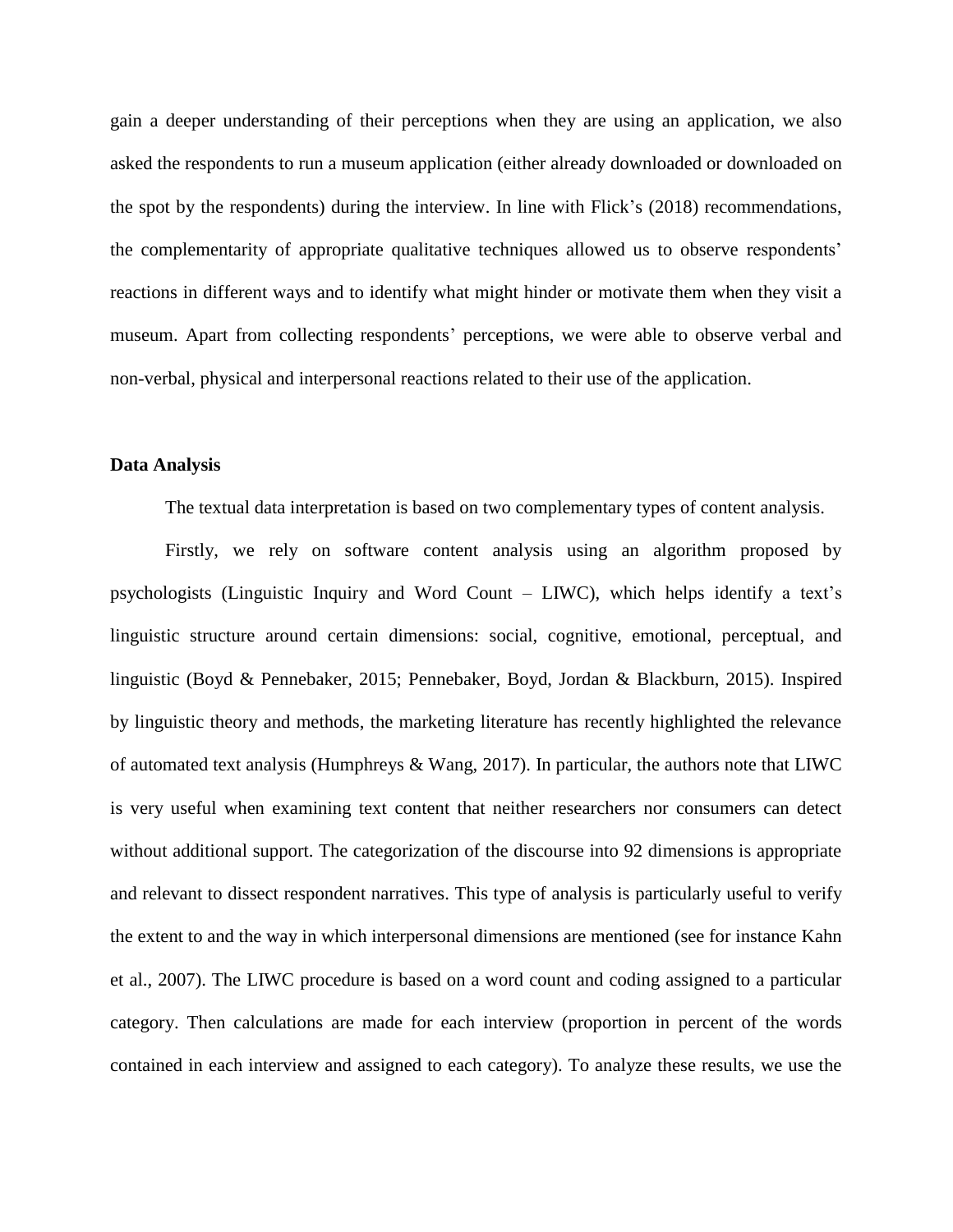mean (and possible mean difference) of the scores obtained according to different variables: age, sex, number of children, and frequency of using a mobile application (see Table 2).

This analysis of the corpus allows us to assess the social dimensions, which we can then understand in a more thorough way thanks to a manual content analysis (both vertical and horizontal) performed by two coders with a high level of agreement. These two complementary analyses highlighted different facets of the social dimensions that influence respondents from different perspectives.

[Insert Table 2]

# **Results**

#### **Perceptions of Co-presence when Using Mobile Applications**

The use of museum mobile applications is characterized by two phenomena. Firstly, the application acts as an accelerator of social interactions when the experience is shared with fellow visitors. Conversely, it seems to create a bubble of intimacy with respect to the out-group, namely the set of unknown participants, some of whom must be tolerated, which reflects the notion of an imposed fellow customer. Similarly, co-presence is not perceived in the same way by experienced users of mobile applications and those who use them less often. Respondents who use few applications are more likely to mention fellow customers and their association with more negative emotions. Users who are more familiar with applications evoke them less often and verbalize more positive emotions.

Moreover, the respondents' discourse can be interpreted in relation to the visitor's path, where each step bespeaks a social dimension more or less centred on the self. The way in which respondents use an application depends on a temporal dimension of the experience: the use of the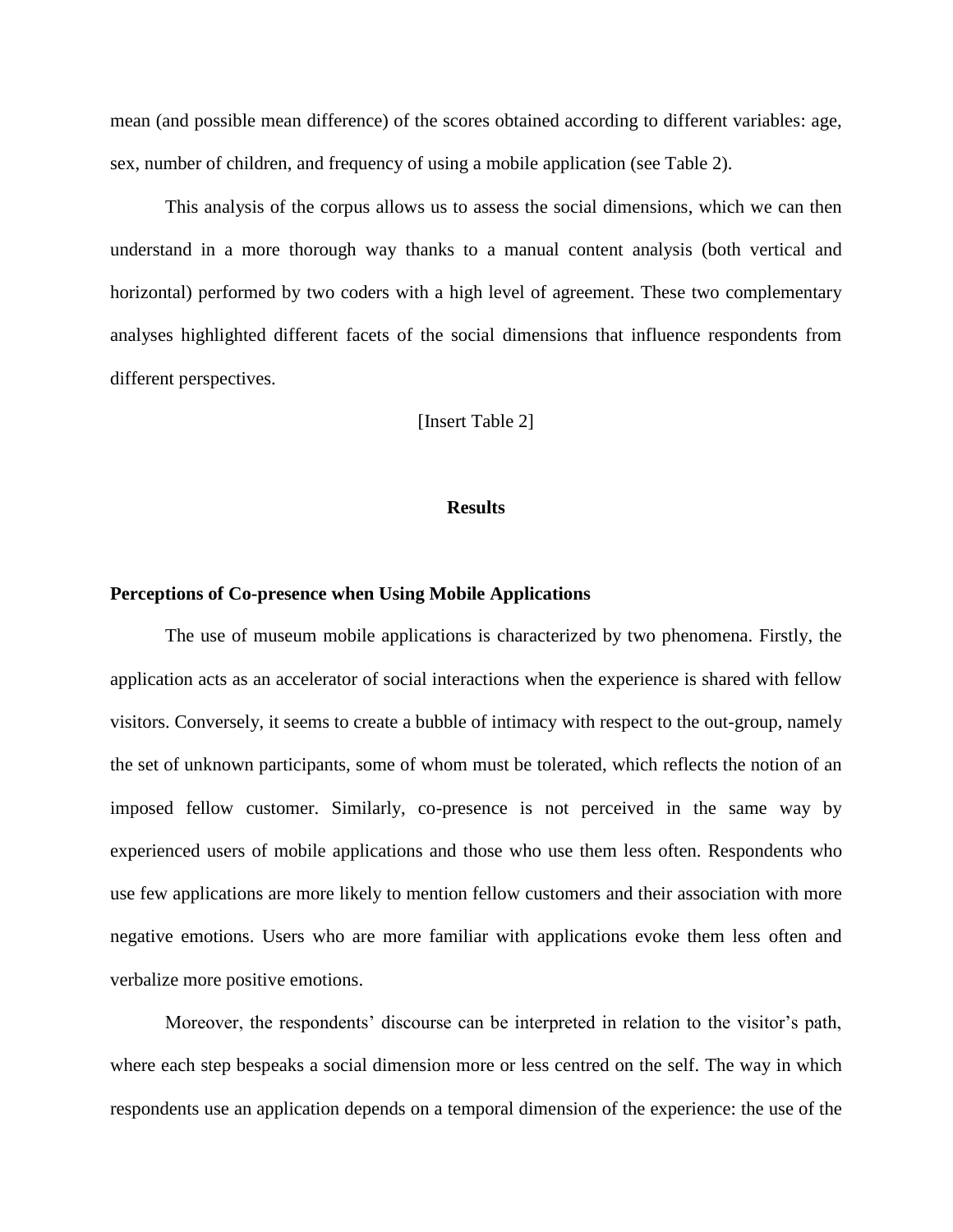mobile application during the visit and its use outside the visit. The LIWC results show that the discourse related to fellow customers focuses (quite logically, and for 78% of the words) on the in-situ experience, that is, during the visit (Table 2). Thus, we observe a differentiation in the use of a mobile application according to both the type of co-presence and the stage of experience (during versus outside the experience). Our results are structured in this way, as Table 3 indicates. Table 3 also provides, throughout the results section, illustrative quotations from the respondents interviewed.

#### [Insert Table 3]

#### **Using Mobile Applications Enhances Sharing Experiences with Companions**

**During the visit.** Respondents continually and spontaneously mention the notion of the social sharing of the experience with companions, particularly among the youngest (15 to 25 years old) and the oldest respondents (over 46 years old). The LIWC analysis shows that the proportion of terms related to companions is 12.6% higher for the youngest and 9.9% higher for the oldest respondents. As detailed in the following paragraph, the adults (26 to 45 years) evoke companions but rather focus their statements on fellow customers who are present. Because of their access to technologies since early childhood (and their implied familiarity with this tool), the idea that the young audience (under 25 years) may use mobile applications more frequently to develop social interactions is partially confirmed here, as the LIWC results show. It also appears that older respondents frequently mention visiting companions. Among these individuals (over 46 years), it is family in particular that is mentioned most often, even if this point is not linked to a significant change in positive or negative emotions. Overall, the discourse of the oldest cohort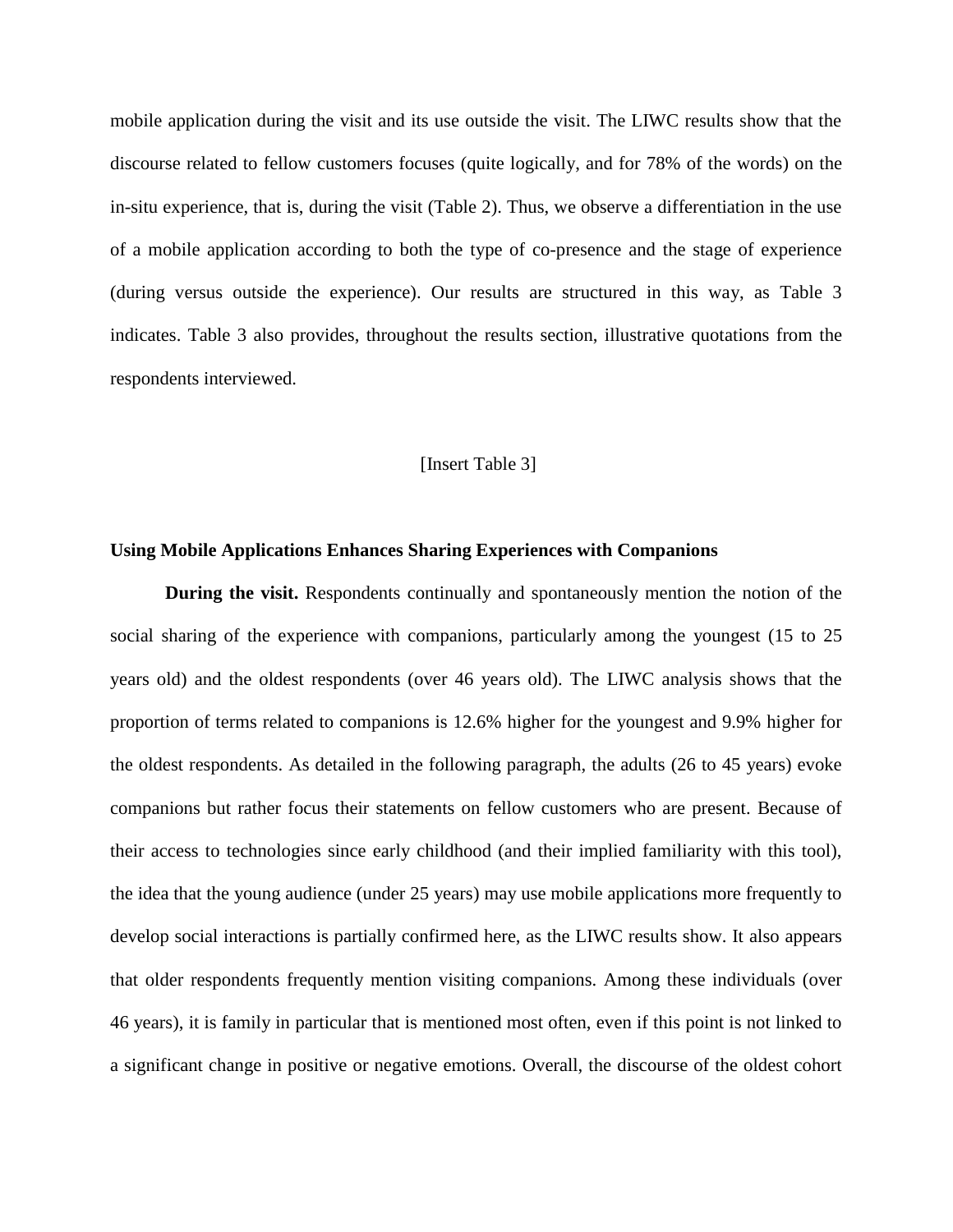is much less emotional than that of the other two age groups. The manual content analysis shows that, for these respondents, companions are a key factor behind making the visit (Table 3).

In addition, the notion of transmission of knowledge, particularly to children, is prominent throughout the narratives. As the LIWC analysis shows, having children leads to different perceptions of the presence of others. Individuals with one child are less likely to mention the social dimension (-19% of associated terms, with a discourse containing much less negative emotions, -23% of associated terms) than people who have either no children (and are more likely to evoke groups of friends) or more than two children. Table 3 provides quotations to illustrate these results.

Discourse concerning the visit itself (during) continually raises the notion of a bubble of intimacy that is sought out, from the standpoint of both the individual and the in-group. Other respondents discuss other known visitors:

*So, for example, three of us were visiting, and we were in sync. I went with my kids, and all of us wore the headphones, but I decided to play a comment. And with a click, they heard the same one as me. It was great!* (Vincent, age 36)

Although the younger co-participants (children) are often mentioned, the app also lets users share new knowledge and enrich their experience with adult co-participants with differing affinities, like friends or colleagues:

*I remember during my visit to the National Gallery, we did a treasure hunt at the museum, and you really had to look at the works closely. It's my colleagues from the Arts Faculty who prepared this little game by using the website about the works, the plan... And actually,*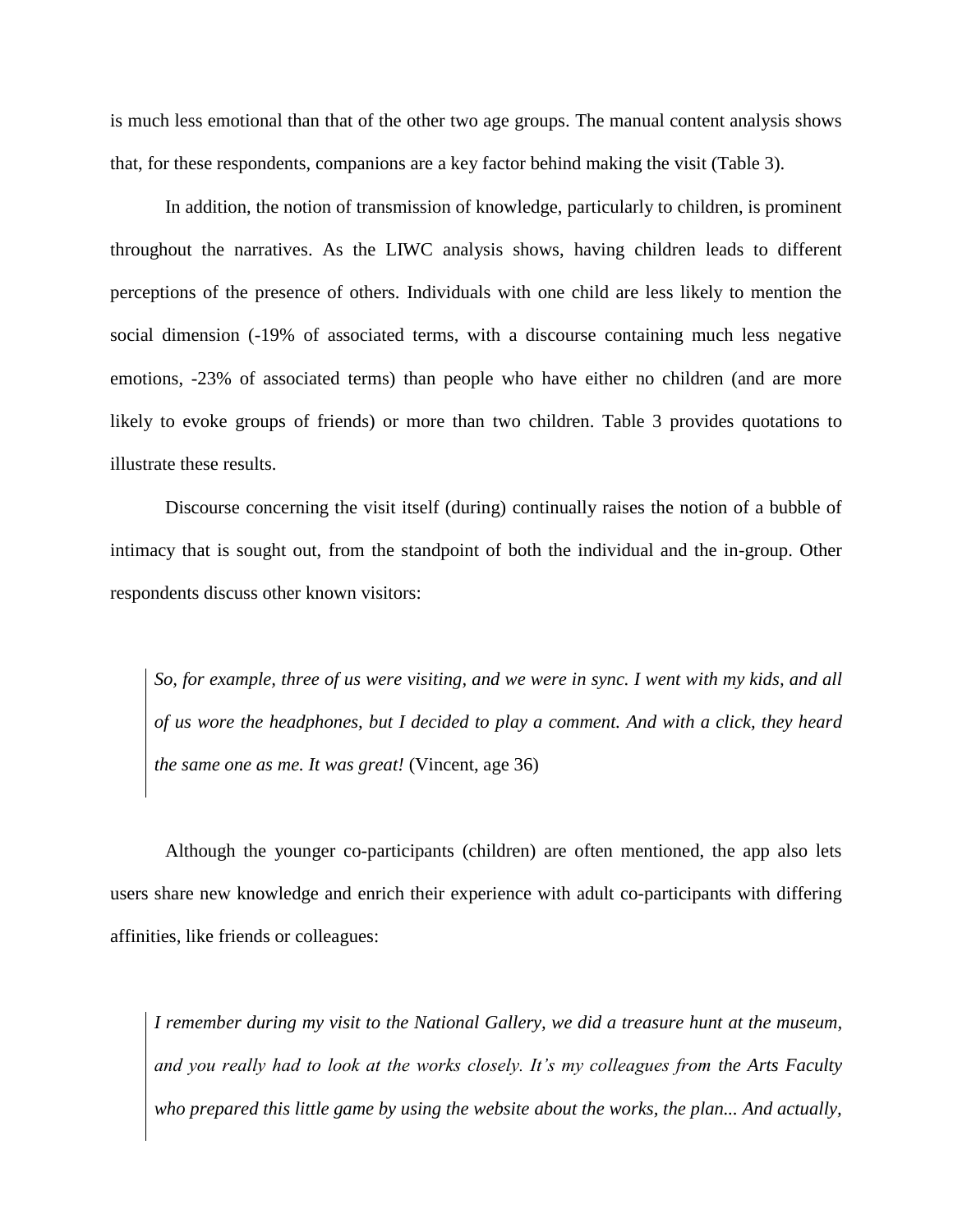*it's true that if you have the app at the time, it can be a plus because you're with your group, and the group is looking, etc.* (Estelle, age 39)

With groups of friends, a form of normative dimension is emphasized:

*I really like the game side of it, which confirms the acquisition of new knowledge after the fact! To see if I missed things* [*. . .*] *I also download, because everyone, my friends, say they have tonnes of apps, so why not?* (Aude, age 35)

**Outside the museum visit.** From the individual or in-group standpoint, the museum application offers visitors a new tool to accumulate knowledge without having to visit the museum itself. While opting for a passive visit, individuals can also focus on their centres of interest when using an application. Accordingly, respondents sometimes want to prolong the interaction with children after the visit, rather like an educational sharing tool (Table 3). It is also a way to continue the transmission of knowledge and to check whether everything was fully understood and remembered after the visit:

*I use museum applications after the visit to top up things done with my kids and to try to transmit knowledge without coming across as a moron.* (Laura, age 34)

# **Using Mobile Applications and Perception of Fellow Customers**

**During the visit.** During the visit, it is the adult group (26 to 45 years old) that most commonly discusses the interpersonal dimension (+8.7% of associated words in LIWC) alongside stronger negative emotions. They use much fewer words related to family or friends.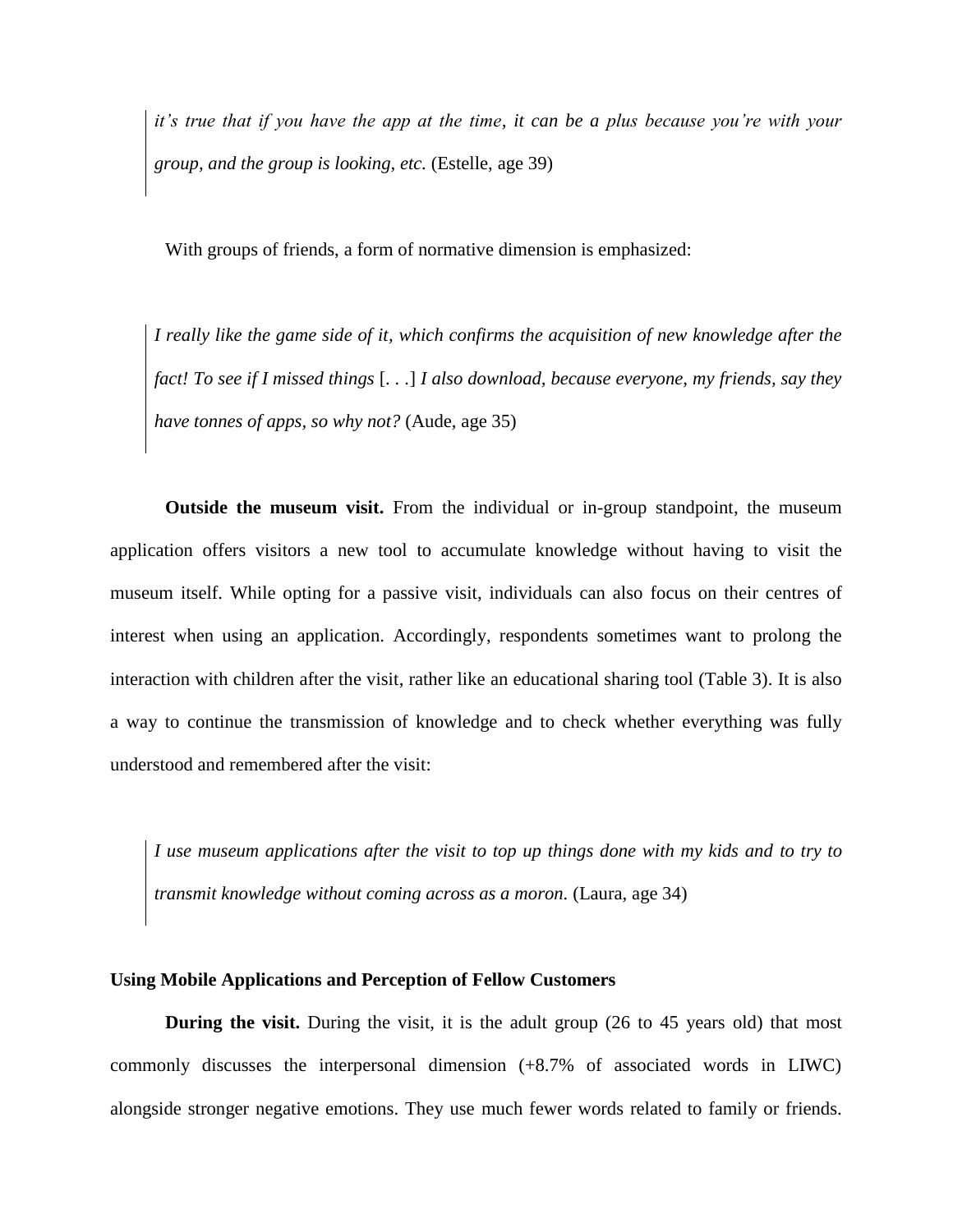This suggests that the social dimensions and negative emotions felt are linked to other consumers, those who are not the visitor's companions. Thus, these fellow customers are imposed and unpleasantly experienced by individuals in this age group. The notion of a bubble of intimacy is constructed with the in-group in opposition to the out-group or unknown visitors:

*I prefer to escape quietly and spend a short or long time, as I wish, in each room and in front of each painting, with the application. It's almost all I do. Sometimes I turn my ear when there are groups and listen surreptitiously. Otherwise, I'll stay in my corner. If the application also replaces the audio guide, I'd have nothing against it.* (Albéric, age 18)

Favoured by the use of the application, this intimacy that individuals visiting alone or in groups expect is nonetheless associated with a fear of isolation because of the same bubble, as illustrated by the LIWC results for adults whose anxiety level increases by 24.4% above the average anxiety score. As Table 3 also shows, some respondents associate the frequent use of a mobile application with a risk of isolation during group visits. Increasing the number of information channels, including the application, also seems to heighten the fear of missing out on the physical and social experience:

*But there you go. The experience may also be cut off, you see. Look at the Mona Lisa: if I don't look at it, I don't look at it. It's like your kid's show. If you spend your time filming it, you only see it as a video; you don't see the show.* (Vincent, age 36)

Studying co-presence usually involves considering the triptych of customer, fellow customers, and frontline employees. In the respondents' statements, using the mobile application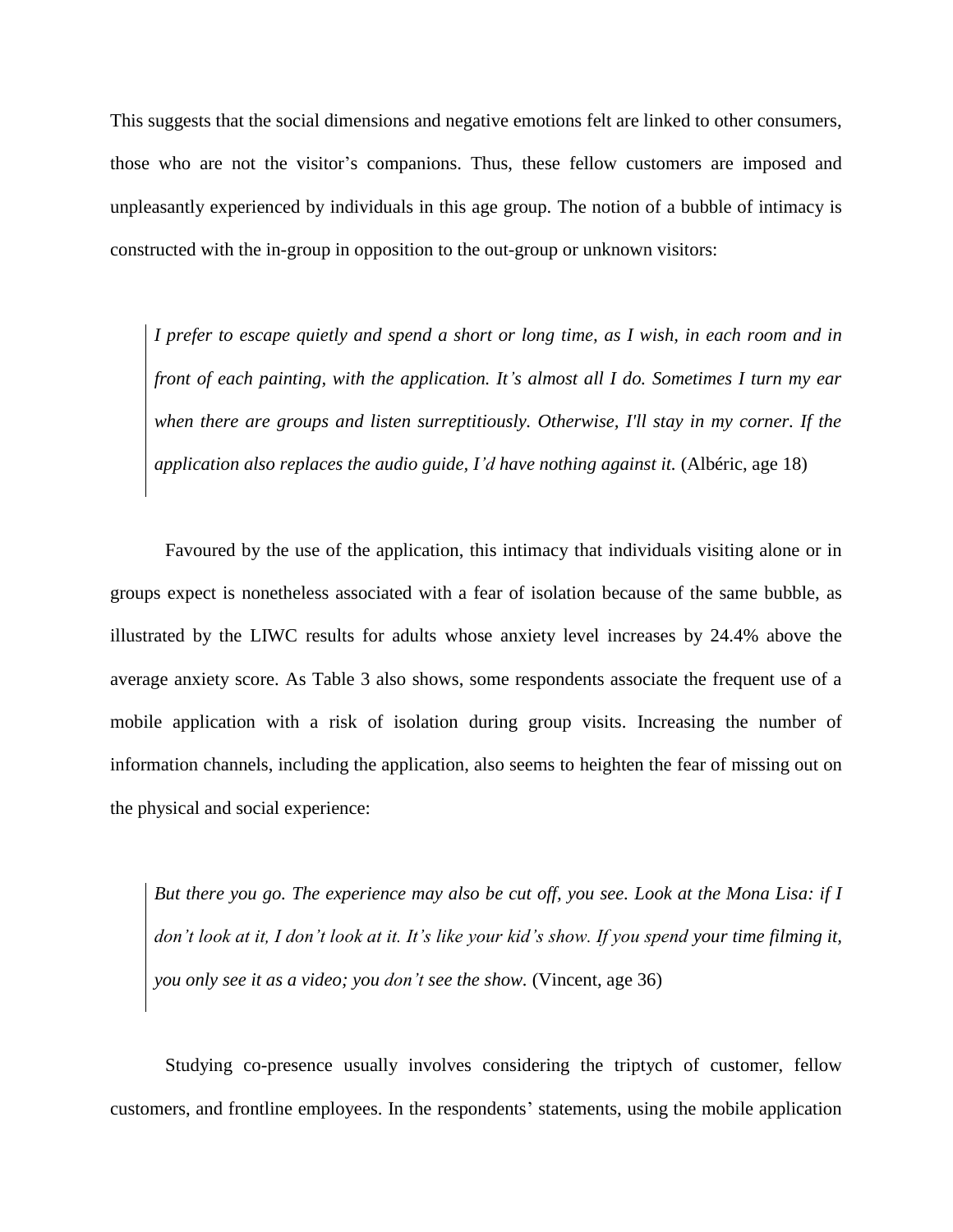seems to complete the role of contact employees, especially in cases of high co-presence (strong crowd impression). The mobile application is seen as a tool to improve and transform into a real interface of customer relationship management (here, the visitor relationship) as a complement to frontline employees (Table 3):

*Even if I have my doubts about the quality of technology today, you have to do it to get there one day, to exceed the level of a human in terms of personalization and freedom. The human guide in some way tells you what you have to do. Between the human guide and freedom, it's a solution. These are possibilities.* (Vincent, age 36)

**Outside the museum visit.** The LIWC results show that the focus-past dimension reflecting social attitudes formed prior to the visit makes up 16% of the total number of words dedicated to the social dimension.

A passive behaviour toward the cultural institution is often justified by crowd phenomena. Respondents mentioned their reluctance to visit a museum in a crowded place and claimed that the application compensates for this in a way that seems to satisfy them and even provides new motivation for them to visit the museum:

*At any rate, if I think there'll be too many people, I don't go. So it's better to have an application to know the museum anyway. Nevertheless, it's true that if the application gives me schedules and shows the visitor traffic, I could see.* (Josiane, age 67)

This dimension reflects the pre-visit and a social barrier to visiting the museum. In addition, the use of the mobile application when other consumers are present is sometimes also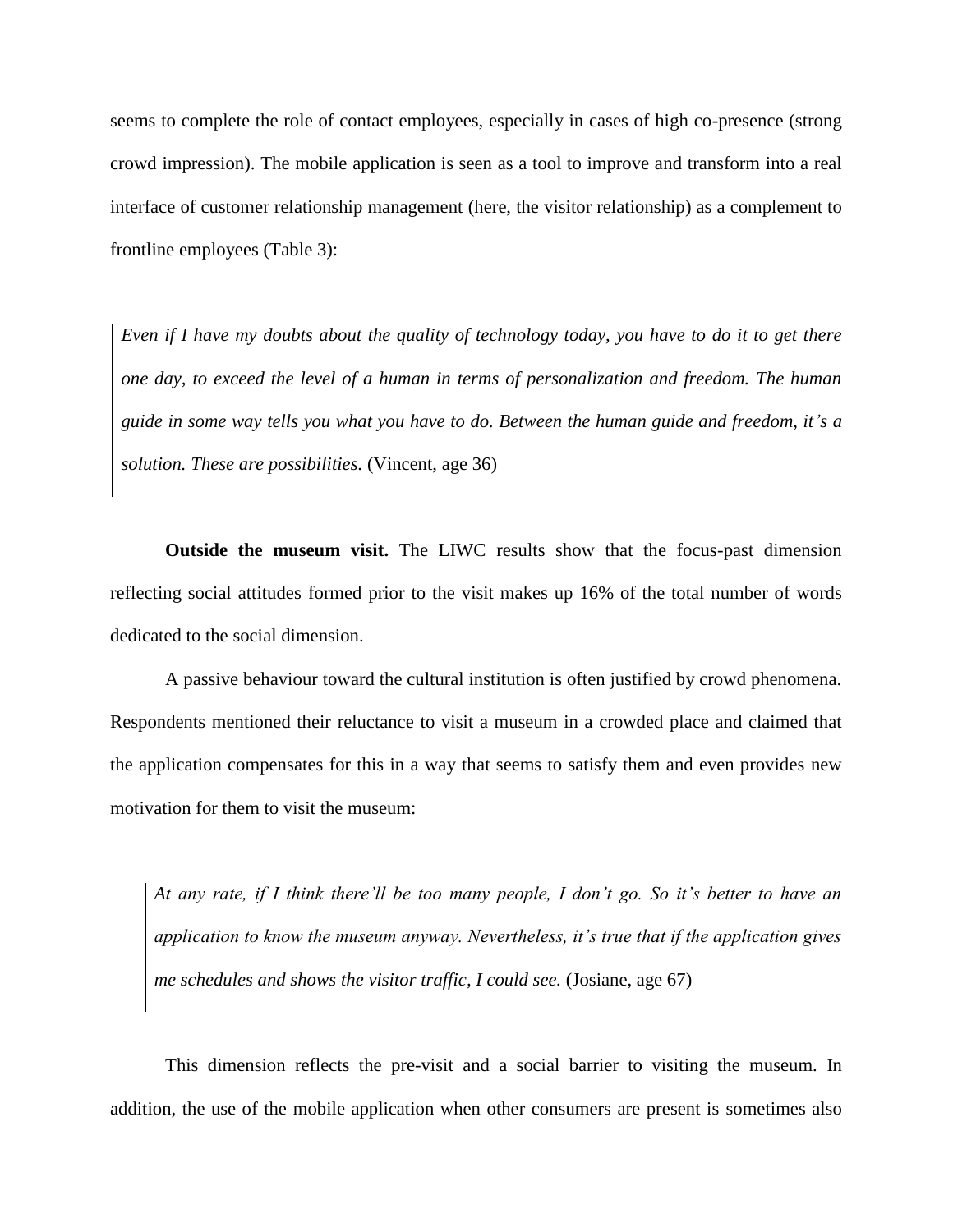mentioned after the visit. Thus, the application becomes an exchange platform on which a discussion of common interests or sharing of opinions about the visit with other visitors is welcomed (Table 3).

#### **Discussion**

Our research shows that co-presence is not perceived in the same way during a consumption experience (here, in a museum) when people use a mobile application. The mobile application is evoked according to two quite distinct temporalities: during the museum visit and outside it. Two main actors of co-presence are differentiated: companions (children, couple, friends, and colleagues), and fellow customers. Frontline employees also appeared as a thread in respondents' statements.

Overall, companions were evoked with emphasis and many positive emotions before, during, and after the visit. The mobile application is a way to isolate one's group when necessary—a tool to enrich communication with others and a vector for knowledge transmission, especially among the youngest and oldest consumers. For those who are less inclined to use mobile applications, it poses a risk to the group dynamic (in particular, the risk of desocialization due to concentration on a technological tool).

Fellow customers are mentioned during the visit with much less emphasis and with more negative emotions. In this regard, respondents mainly mention that they use the application to protect themselves from the crowd. If a crowd is expected at the point of service, some consumers are even prepared to avoid a physical visit by opting for a virtual visit. The consumers who use the applications the least often perceive the situation differently: the application destroys the social ties or exchanges that could be created with other visitors.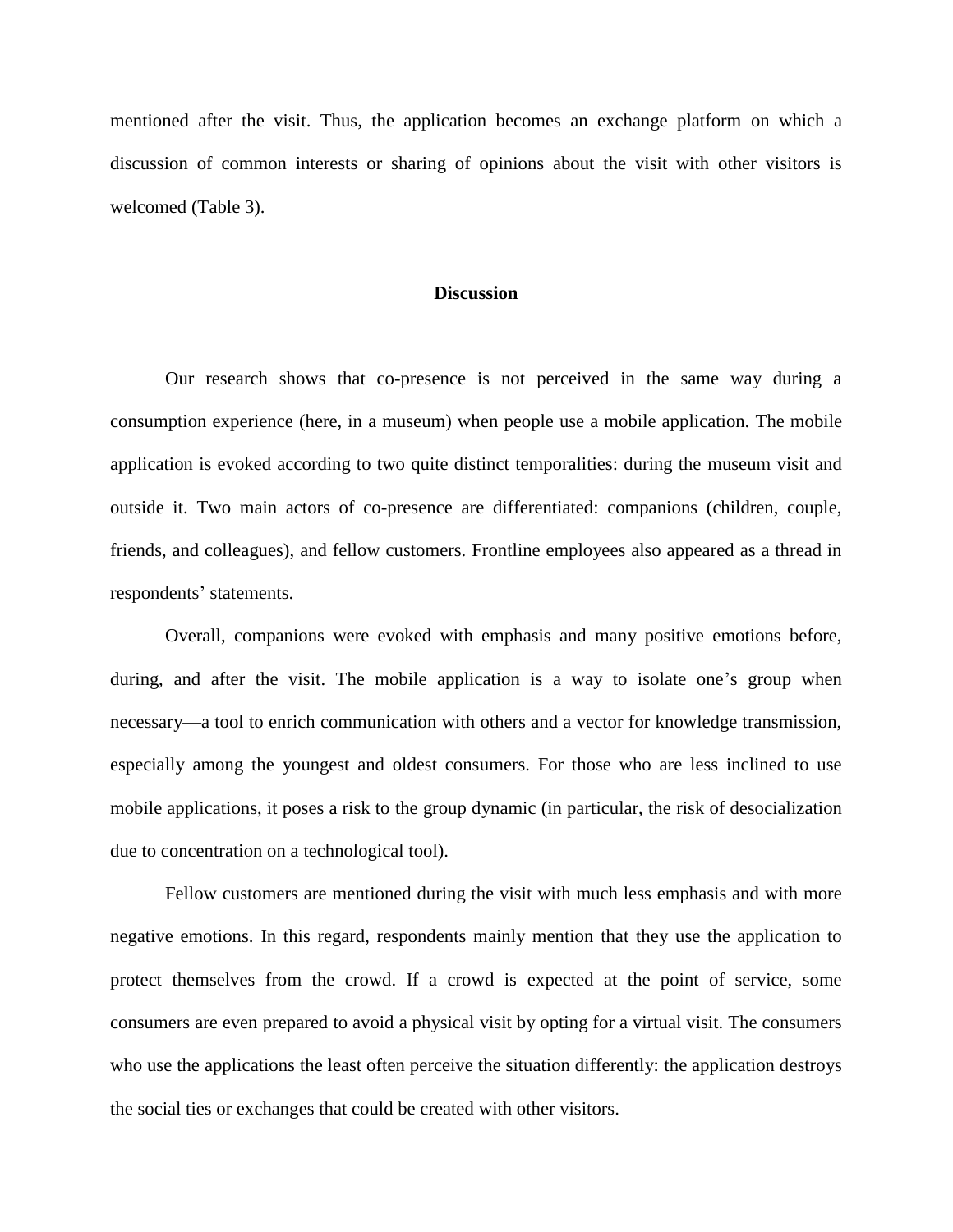Finally, the application acts as a utilitarian tool that could complement or even replace the role of the frontline employees, thereby preventing the need to wait for a response, for example. Ultimately, it may serve (when technically possible) as a platform to have exchanges with these fellow customers after the visit. Thus, perceived co-presence is modified with the use of an insitu technological tool; this is reminiscent of the results of Kurtaliqi, Miltgen, and Pantin-Sohier (2018), who highlight socialization and desocialization effects in the context of using mobile technologies in-store.

As detailed in Table 4, these two main results can be interpreted via the opportunity provided by the use of an application on site, around three dimensions: to interact, to be inwardlooking and to transmit knowledge.

Firstly, using mobile technologies on site suggests the opportunity to interact with others, especially with visiting companions, which generates positive emotions, but also with other unknown consumers, which generates negative emotions, in particular for non-users.

Secondly, the mobile application also provides a way to protect one another by falling back on oneself. However, such use can create a risk of isolation and the possibility of missing the experience or potentially not enjoying the presence of one's companions. In addition, the mobile application allows users to react to negative emotions due to crowd phenomena (reducing crowd impressions, creating a bubble of intimacy), depending on whether they are anticipated (before) or lived (during).

Finally, respondents mentioned the need for cultural and intergenerational transmission during an experience. These educational benefits of a mobile application are particularly appreciated by consumers, especially when a child is present, which generates a more selfcentred and emotionally positive experience. In this sense, the presence of the mobile application allows a way to "phygitalize" the point of service by making it possible for the consumer to live a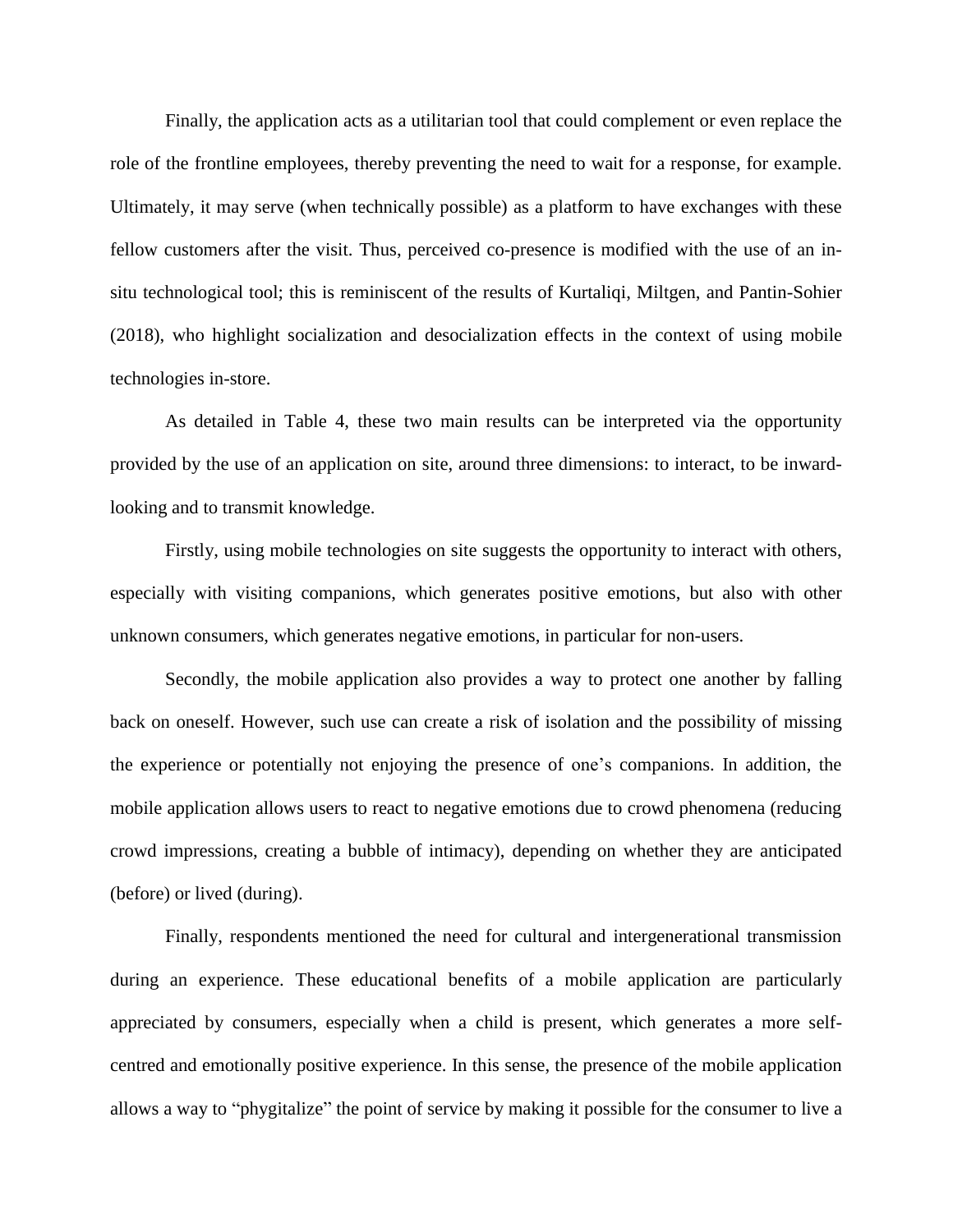complete experience by linking digital elements with physical paths. Regarding the presence of friends, the use of a mobile application is mentioned with less emphasis and more negative emotions.

#### [Insert Table 4]

# **Theoretical Contributions**

By emphasizing the relevance of social components and thereby expanding research on customer-to-customer interactions, our work is in line with that of Colm et al. (2017), who classify the influence modes of co-presence. In particular, we observe similarities in our study regarding how co-present individuals are perceived and how others' individual behaviours influence them in a particular space. Overall, this work contributes to the literature in different ways.

On the one hand, it provides an opportunity to pursue research focused on the role of emotions in shared consumption experiences in the same area, like Lucia-Palacios et al. (2018), who note a decrease in negative emotions through the presence of companions. In line with Chebat et al. (2014), we observe positive emotions linked to the presence of companions, which is, as shown here, a major driver for French consumers; a comparative study with other nationalities may also be a promising avenue for research. Following the studies by Borges et al. (2010), we highlight the positive effects of the presence of companions, reinforced here by the possibility of using mobile technology at the same time during the visit or together with these companions (and according to their status , of child, friends, or colleagues). These findings build on the work by Debenedetti (2003), which was conducted in the context of museum visits but without any focus on digital channels. Debenedetti observes that sharing a museum experience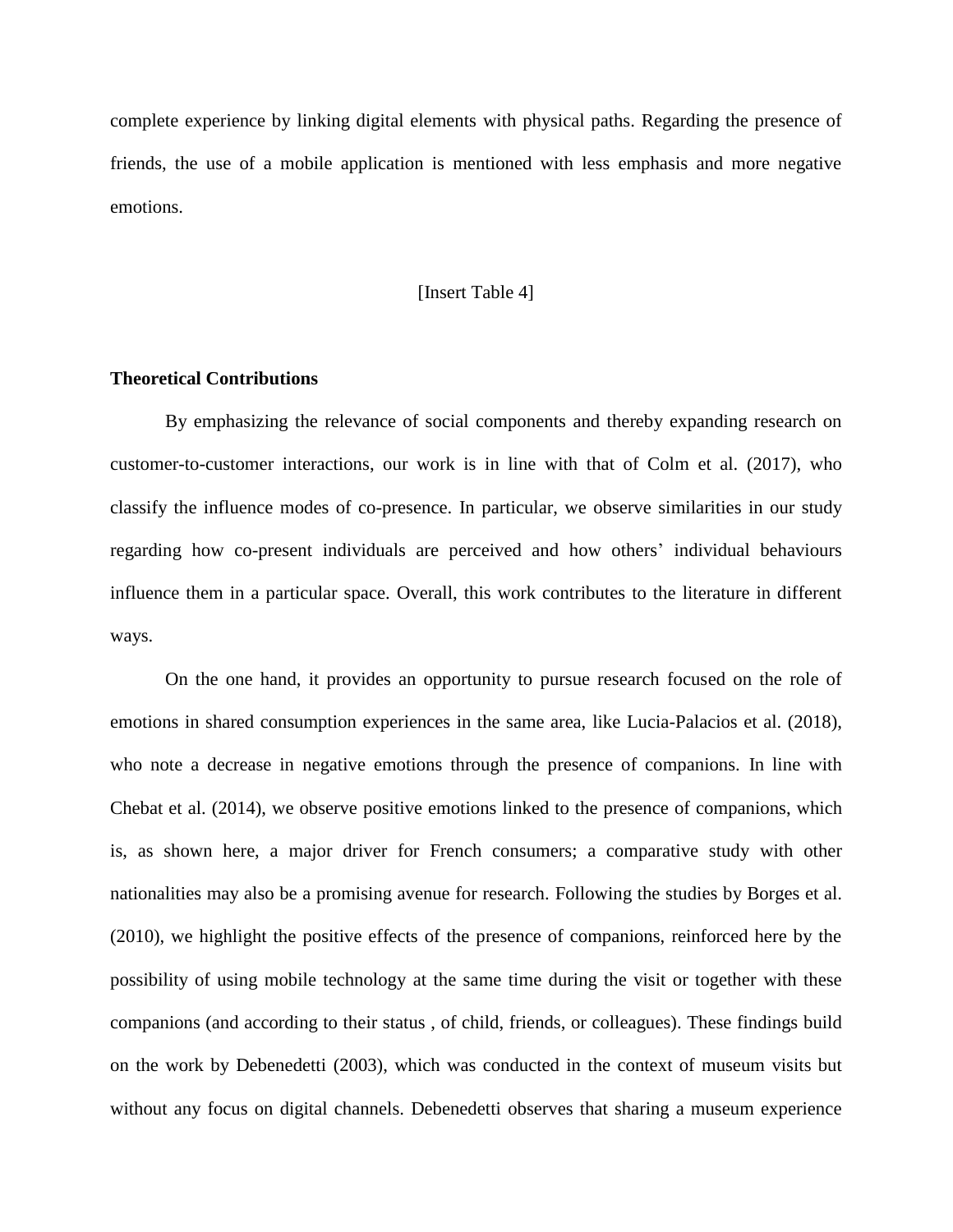with children is associated with significant physical proximity, less time spent, and a more structured itinerary. Indeed, using an application helps optimize and frame the time spent during a visit by tracing a structured path at the location. Our results underline that mobile applications could fulfill the same role as frontline employees. If the application seems to serve the same functions, this is a motivational factor for consumers who feel that they do not have to wait if any questions arise. These results echo the findings of Lindsey-Mullikin and Munger (2011), according to whom companions can perform certain tasks traditionally performed by the seller. We also note that the use of the mobile application allows companion groups to have a complete experience.

On the other hand, with regard to unknown fellow customers, our work relates to research showing the positive effects of others until such time as the consumer perceives and feels what is called the "crowd impression," which is associated with much higher negative emotions, as already evoked by Wu et al. (2014) in a restaurant context. The use of a mobile application is not only utilitarian but also quite social, as Fuentes et al. (2017) assert, and there is a strong emotional component in the context of a museum consumption experience.

# **Managerial Contributions**

Our findings yield several managerial contributions. Service providers should pay particular attention to the use of mobile technology tools when consuming services that involve the presence of many customers. The use of mobile applications during the experience offers the consumer a certain level of flexibility (with regard to a co-presence that can be badly perceived) because the latter allows consumers to be more communicative with their own group while simultaneously isolating themselves from unknown fellow customers. Overall, the possibility of immersing oneself in the visit while learning through the application generates more positive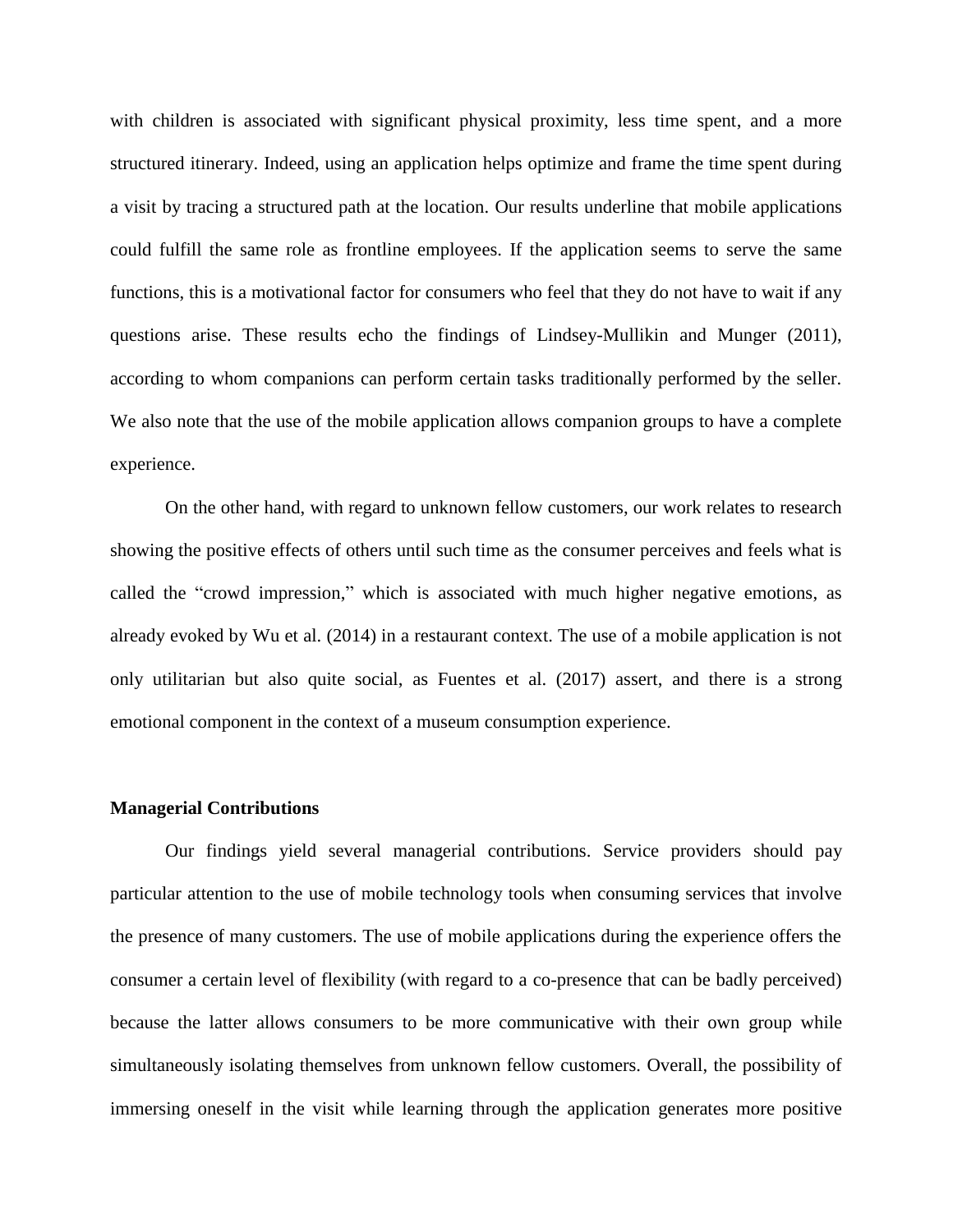emotions, which suggests a better experience for consumers. It should be pointed out that consumers may blame the service provider for any adverse or harmful effects of their copresence, in terms of both the quality and the effectiveness of services.

Our observation of the need to transmit knowledge is worth considering for both service managers and application developers. In particular, it is important to consider the presence or absence of children, as parents' need to transmit and enrich intergenerational interactions can be met by using the application. Mobile app developers can offer specific tabs offered to children and more recreational digital areas to service providers, which will be welcomed. Museums must rethink the tools and services integrated into their mobile applications, such as audio guides. Offering specifically targeted paths (family, children or solo visitors) can easily be considered from both technical and managerial standpoints. Mobile application developers should bear in mind that the possibility of interacting within the application is particularly important in the context of a museum visit.

#### **Limitations and Avenues for Research**

This work has some limitations that could open new research avenues if addressed in future studies. Firstly, the methodological limitations concern the sample, as it is composed of respondents whose occupation is homogeneous (manager, senior manager, or student). Investigating individuals from other categories could improve the external validity of the results. Nonetheless, this variable did not appear to be discriminant here. Furthermore, respondents were free to choose the museum application to experiment with during the interviews. This might introduce a comparison bias between individuals during horizontal content analysis.

Moreover, the respondents were exclusively French. If this study provides a better understanding of French visitors (who have received little academic attention with regard to this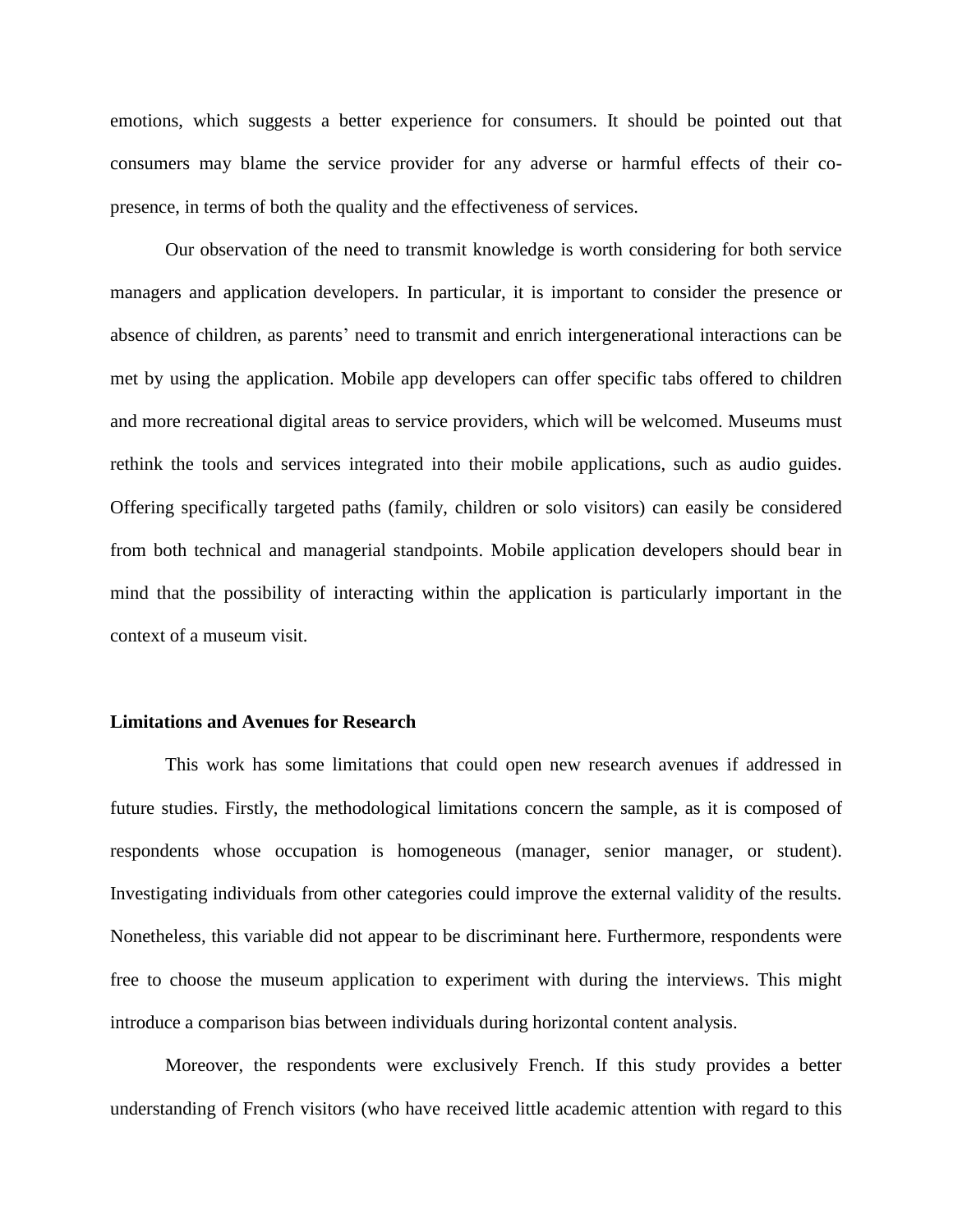issue) and thereby adds to the studies conducted in Canada (see for instance Chebat et al., 2014) or Australia (Merrilees & Miller, 2019), it may be worth comparing these reactions for other nationalities. This is all the more true in a museum context given the diversity of nationalities that co-exist during each visit. The reactions to co-presence are probably different according to culture or nationality, as well as the specific use of a mobile application during a museum visit.

Although the respondents were questioned via in-depth interviews, it could help to observe their post-visit reaction—online, for example. Observations in the same museum and with the same imposed mobile application would make their statements more reliable. From a methodological point of view, an observational survey of the way an application is used during a visit based on level of attendance and co-presence can also provide a way to develop our results further and have them complement the interviews. It would also help to compare different types of museums (historical, scientific, contemporary, and so on) by controlling different types of variable (age, children's presence effects, co-presence level, type of companion, and type of group). A better understanding of these elements would undoubtedly refine our results. Lastly, the study could be renewed in other consumption contexts, such as tourism offerings (such as smart cities), restaurants, or theme parks, which share some consumption patterns with museum visits.

# **JEL classification: M31 Marketing**

**References**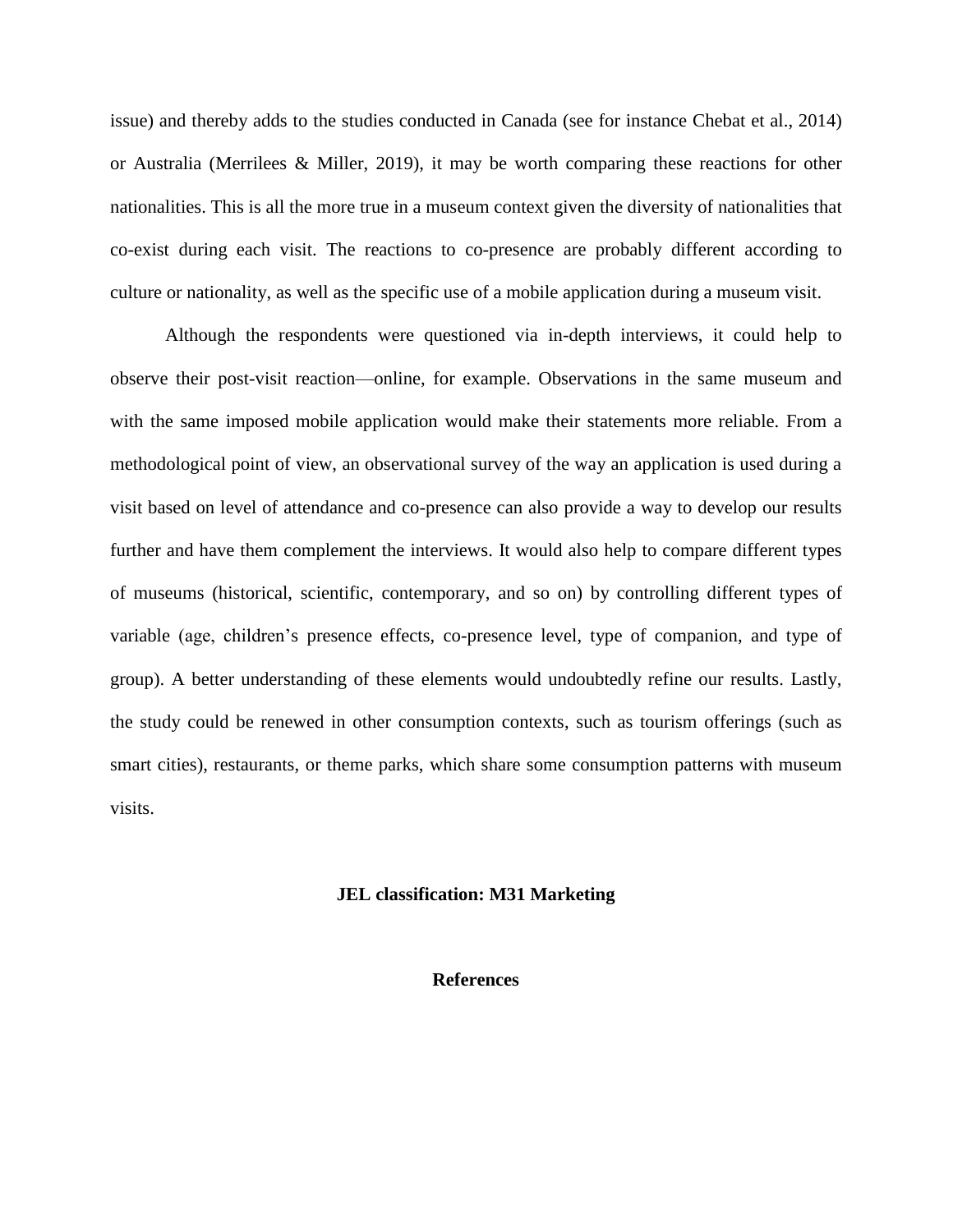- Afthinos, Y., Theodorakis, N. D., & Howat, G. (2017). How do perceptions of other customers affect satisfaction and loyalty in public aquatic centres? *Managing Sport and Leisure, 22*(6), 428–441.
- Argo, J. J., Dahl, D. W., & Manchanda, R. V. (2005). The influence of a mere social presence in a retail context. *Journal of Consumer Research, 32*(2), 207–212.
- Boyd, R. L., & Pennebaker, J. W. (2015). Did Shakespeare write Double Falsehood? Identifying individuals by creating psychological signatures with text analysis. *Psychological Science*, *26*(5), 570–582.
- Clauzel, A. & Riché, C. (2015). Socio-spatial distance during the service delivery process: The case of restaurants. *Recherche et Applications en Marketing*, *30*(2), 4-29.
- BayBridgeDigital (2018). Welcome to the smart phygital era (Paris Retail Week Report). New York, NY: BayBridgeDigital.
- Bèzes, C. (2018). What kind of in-store smart retailing for an omnichannel real-life experience? *Recherche et Applications en Marketing, 34*(1), 95–11.
- Bonnemaizon, A., Cadenat, S., Benoit-Moreau, F., & Renaudin, V. (2012). Client "exécutant," "assistant marketing opérationnel," "relais" ou "apporteur de solutions": Dis-moi ce que tu fais, je te dirai qui tu es! *Management Avenir,* 2, 175–193.
- Borges, A., Chebat, J. C., & Babin, B. J. (2010). Does a companion always enhance the shopping experience? *Journal of Retailing and Consumer Services, 17*(4), 294–299.
- Brocato, E. D., Voorhees, C. M., & Baker, J. (2012). Understanding the influence of cues from other customers in the service experience: A scale development and validation. *Journal of Retailing, 88*(3), 384–398.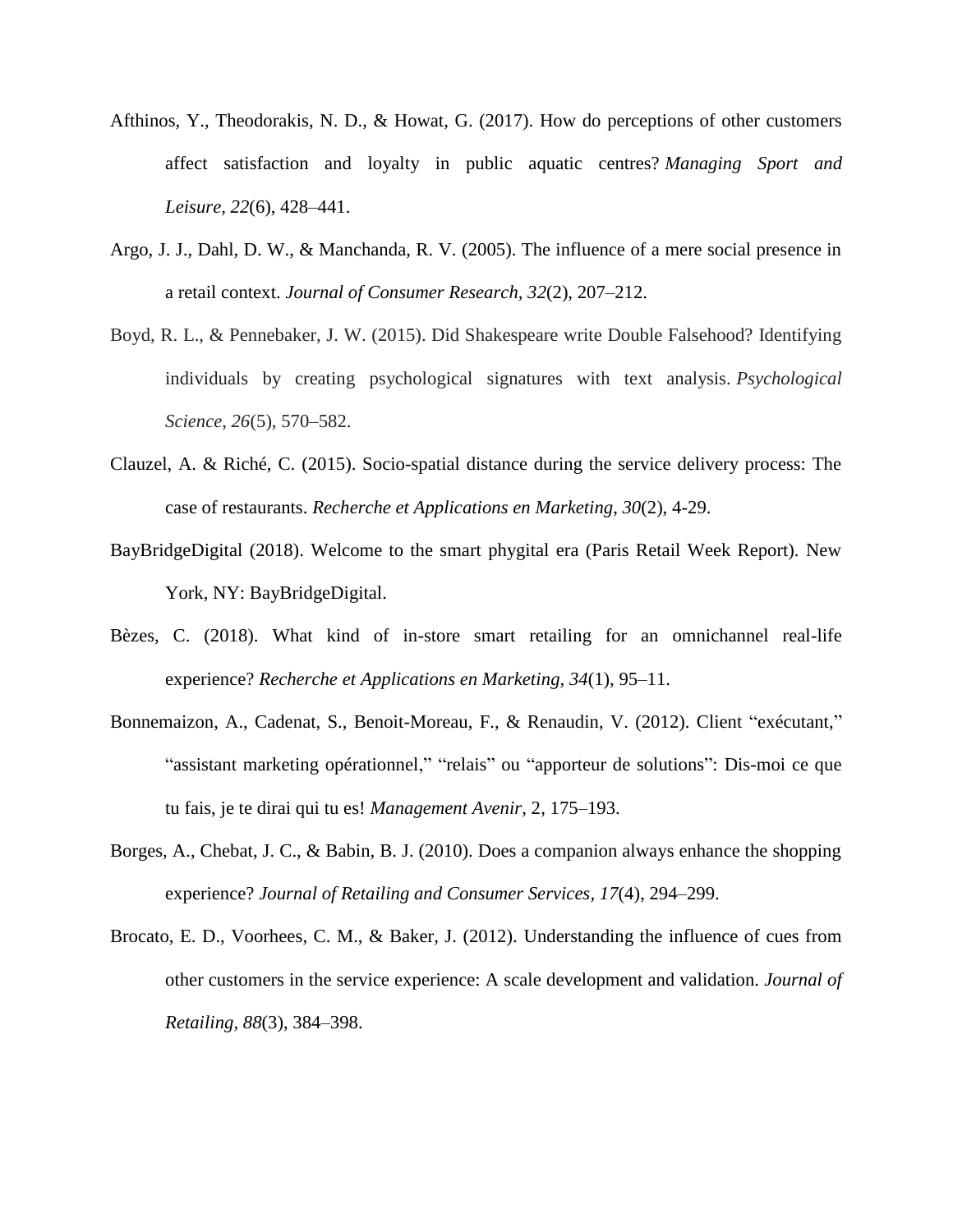- Bues, M., Steiner, M., Stafflage, M., & Krafft, M. (2017). How mobile in-store advertising influences purchase intention: Value drivers and mediating effects from a consumer perspective. *Psychology & Marketing, 34*(2), 157–174.
- Campos-Castillo, C., & Hitlin, S. (2013). Copresence: Revisiting a building block for social interaction theories. *Sociological Theory, 31*(2), 168–192.
- Chebat, J. C., Filiatrault, P., Gelinas-Chebat, C., & Vaninsky, A. (1995). Impact of waiting attribution and consumer's mood on perceived quality. *Journal of Business Research, 34*(3), 191–196.
- Chebat, J. C., Haj-Salem, N., & Oliveira, S. (2014). Why shopping pals make malls different? *Journal of Retailing and Consumer Services, 21*(2), 77–85.
- Colm, L., Ordanini, A., & Parasuraman, A. (2017). When service customers do not consume in isolation: A typology of customer copresence influence modes (CCIMs). *Journal of Service Research, 20*(3), 223–239.
- De Blas, M. D. M., Bourgeon-Renault, D., & Jarrier, E. (2015). Can interactive mediation tools bridge the identity gap between the public and the art museum? *International Journal of Arts Management, 18*(1), 52.
- Debenedetti, S. (2003). Investigating the role of companions in the art museum experience. *International Journal of Arts Management,* 52–63.
- Feenstra, F., & Glérant-Glikson, A. (2017). Identifier et comprendre les sources de valeur dans l'interaction avec les SSIT (Self-Service Information Technologies) en magasin. *Décisions Marketing,* 86, 47–66.
- Flick, U. (2018). Why triangulation and mixed methods in qualitative research? In *Doing triangulation and mixed methods* (pp. 1 – 10). London, UK: Sage.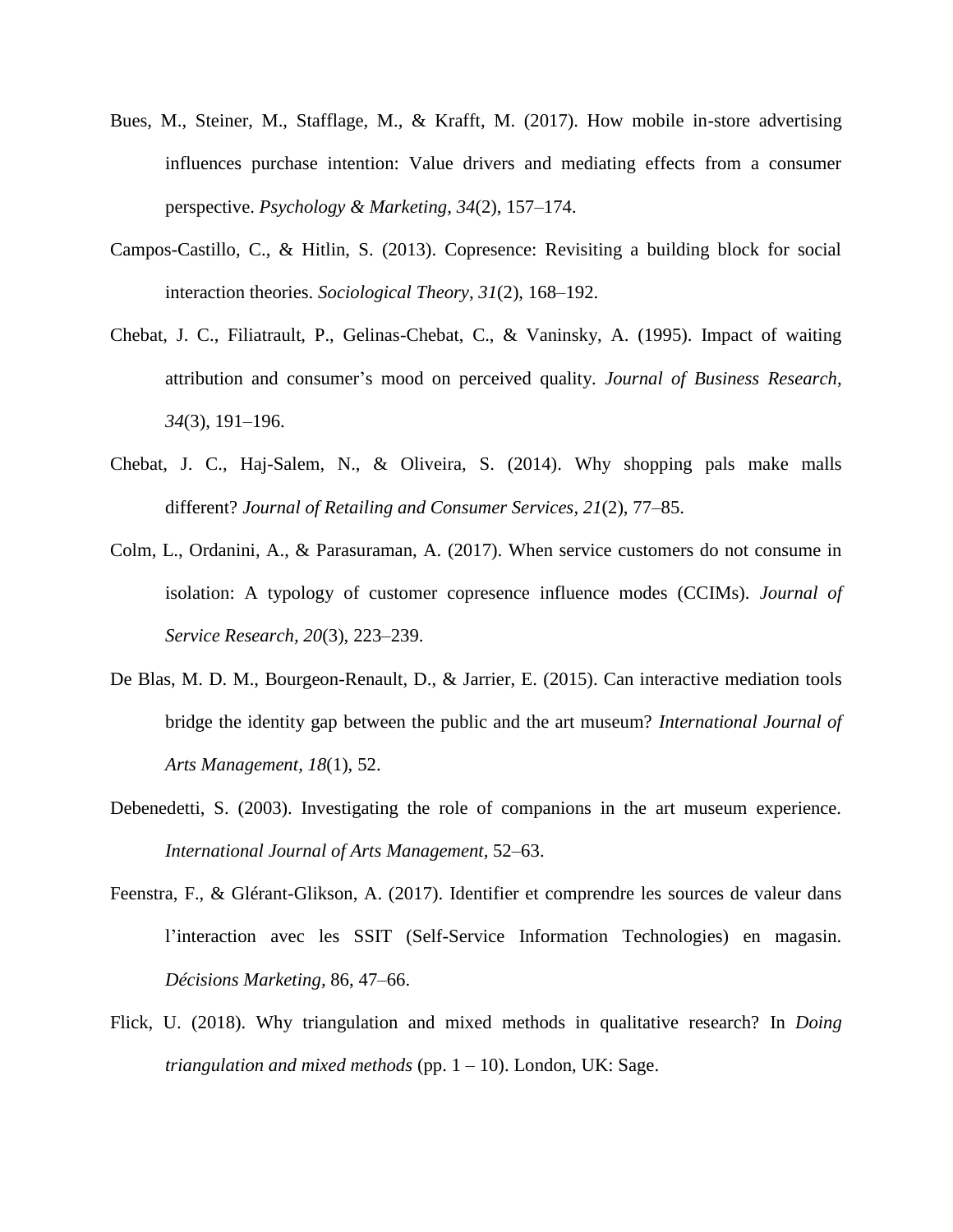- Fuentes, C., Bäckström, K., & Svingstedt, A. (2017). Smartphones and the reconfiguration of retailscapes: Stores, shopping, and digitalization. *Journal of Retailing and Consumer Services, 39*, 270–278.
- Grove, S. J., & Fisk, R. P. (1997). The impact of other customers on service experiences: a critical incident examination of "getting along." *Journal of Retailing, 73*(1), 63–85.
- Hanks, L., Line, N., & Kim, W. G. W. (2017). The impact of the social servicescape, density, and restaurant type on perceptions of interpersonal service quality. *International Journal of Hospitality Management, 61*, 35–44.
- Hart, P. M., & Dale, R. (2014). With or without you: The positive and negative influence of retail companions. *Journal of Retailing and Consumer Services, 21*(5), 780–787.
- Ho, H. Y., & Syu, L. Y. (2010). Uses and gratifications of mobile application users. *Electronics and Information Engineering (ICEIE), 2010 International Conference On,* 315–319.
- Humphreys, A., & Wang, R. J. H. (2017). Automated text analysis for consumer research. *Journal of Consumer Research, 44*(6), 1274–1306.
- Jeong, J. Y., Crompton, J. L., & Hyun, S. S. (2019). What makes you select a higher price option? Price–quality heuristics, cultures, and travel group compositions. *International Journal of Tourism Research, 21*(1), 1–10.
- Kahn, J. H., Tobin, R. M., Massey, A. E., & Anderson, J. A. (2007). Measuring emotional expression with the Linguistic Inquiry and Word Count. *American journal of psychology, 120*(2), 263–286.
- Kallweit, K., Spreer, P., & Toporowski, W. (2014). Why do customers use self-service information technologies in retail? The mediating effect of perceived service quality. *Journal of retailing and consumer services, 21*(3), 268–276.

Kelly, J. R. (1983), Leisure identities and interactions. Boston, MA: Allen & Unwin.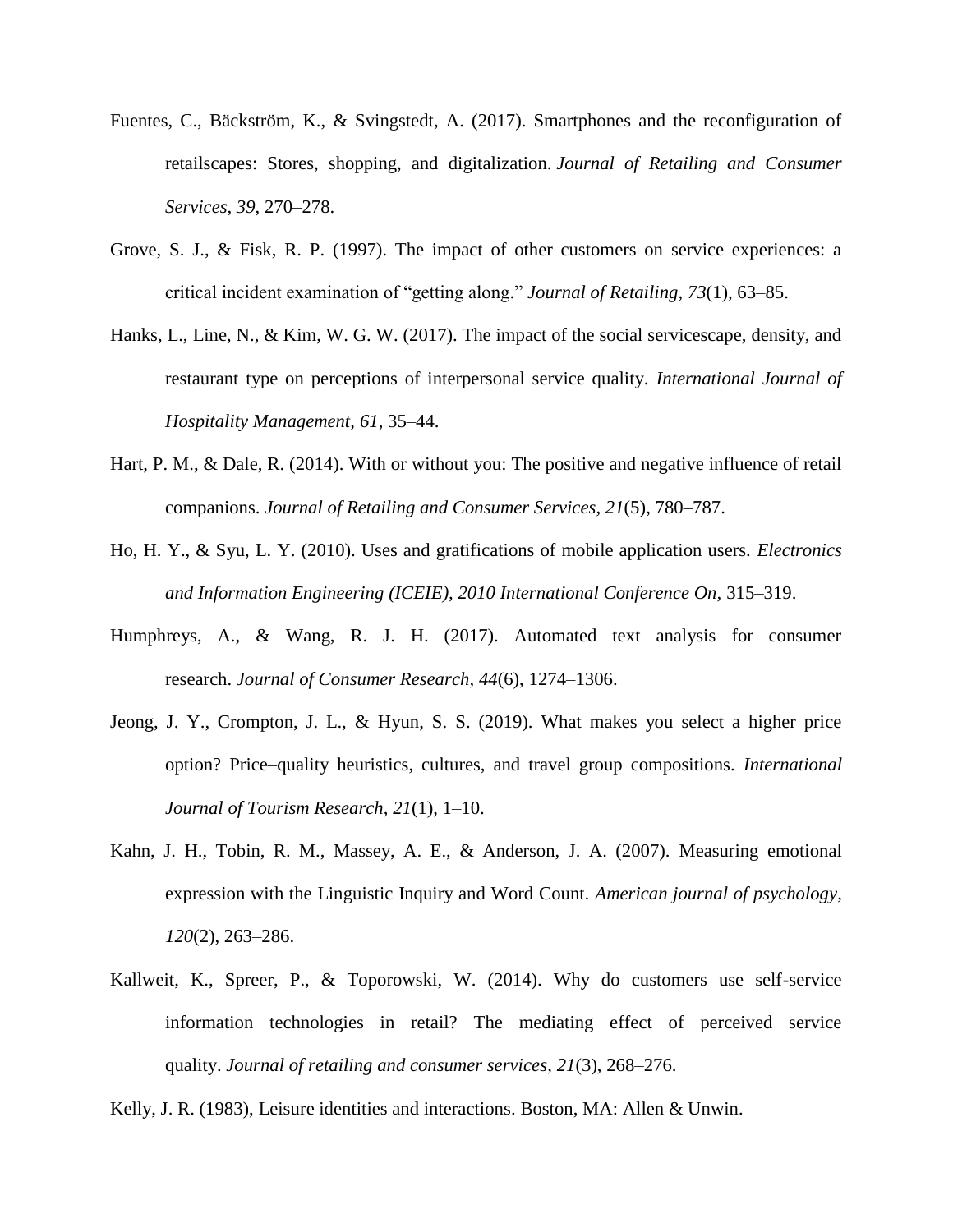- Kiecker, P., & Hartman, C. L. (1994). Predicting buyers' selection of interpersonal sources: The role of strong ties and weak ties. *ACR North American Advances, 21*, 464–469.
- Kim, S. J., Wang, R. J. H., & Malthouse, E. C. (2015). The effects of adopting and using a brand's mobile application on customers' subsequent purchase behavior. *Journal of Interactive Marketing, 31*, 28–41.
- Kurtaliqi, F., Miltgen, C., & Pantin-Sohier, G. (2018). Valeur d'usage des applications mobiles d'aide à l'achat en magasin: Approche par les risques et les bénéfices, presented at the 4ème Journée de Recherche en Marketing du Grand-Est, Mons, Belgium.

Latané, B. (1981). The psychology of social impact. *American psychologist, 36*(4), 343.

- Laukkanen, T. (2016). Consumer adoption versus rejection decisions in seemingly similar service innovations: The case of the Internet and mobile banking. *Journal of Business Research, 69*(7), 2432–2439.
- Lindsey-Mullikin, J., & Munger, J. L. (2011). Companion shoppers and the consumer shopping experience. *Journal of Relationship Marketing, 10*(1), 7–27.
- Lucia-Palacios, L., Pérez-López, R., & Polo-Redondo, Y. (2018). Can social support alleviate stress while shopping in crowded retail environments? *Journal of Business Research,* 90, 141–150.
- McGrath, M. A., & Otnes, C. (1995). Unacquainted influencers: when strangers interact in the retail setting. *Journal of Business Research, 32*(3), 261–272.
- Médiamétrie (2018). L'année Internet 2018. *News Release*, *[www.mediametrie.fr/fr/lannee](http://www.mediametrie.fr/fr/lannee-internet-2018)[internet-2018](http://www.mediametrie.fr/fr/lannee-internet-2018)*, 1-3.
- Merrilees, B., & Miller, D. (2019). Companion shopping: The influence on mall brand experiences. *Marketing Intelligence & Planning, 37*(4), 465–478.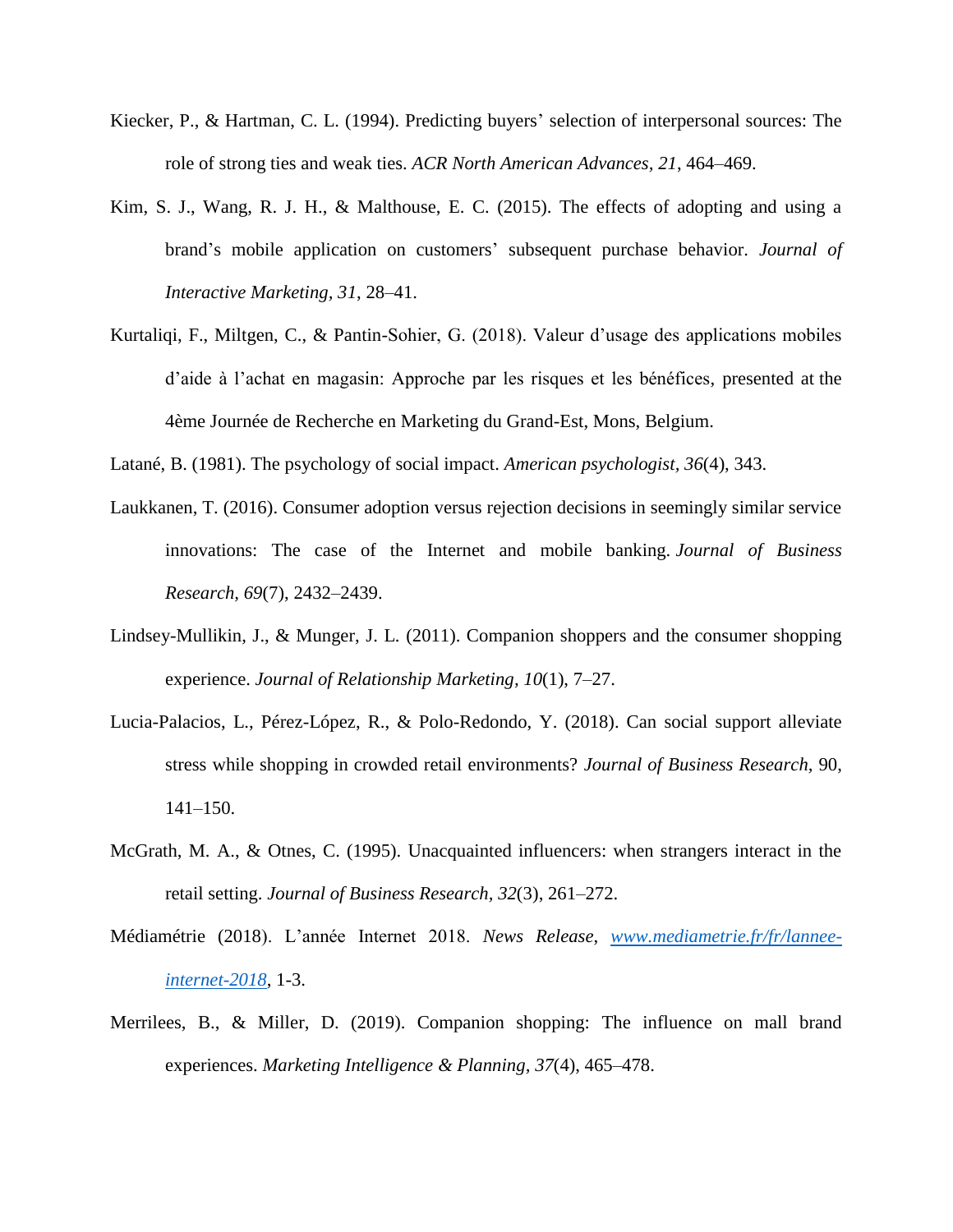- Moore, R., Moore, M. L., & Capella, M. (2005). The impact of customer-to-customer interactions in a high personal contact service setting. *Journal of Services Marketing, 19*(7), 482–491.
- Moravcikova, D., & Kliestikova, J. (2017). Brand building with using phygital marketing communication. *Journal of Economics, Business and Management, 5*(3), 148–152.
- Oppermann, M. (2000). Triangulation—a methodological discussion. *International Journal of Tourism Research, 2*(2), 141–145.
- Packer, J., & Ballantyne, R. (2005). Solitary vs. shared: Exploring the social dimension of museum learning. *Curator: The Museum Journal, 48*(2), 177–192.
- Pantano, E., & Gandini, A. (2017). Exploring the forms of sociality mediated by innovative technologies in retail settings. *Computers in Human Behavior, 77*, 367–373.
- Papathanassis, A. (2012). Guest-to-guest interaction on board cruise ships: Exploring social dynamics and the role of situational factors. *Tourism Management, 33*(5), 1148–1158.
- Pennebaker, J.W., Boyd, R.L., Jordan, K. and Blackburn, K. (2015). The development and psychometric properties of LIWC2015. *Austin, TX: University of Texas at Austin*, 1–24.
- Rippé, C. B., Weisfeld-Spolter, S., Yurova, Y., Dubinsky, A. J., & Hale, D. (2017). Under the sway of a mobile device during an in-store shopping experience. *Psychology & Marketing, 34*(7), 733–752.
- Venkatesh, V., & Bala, H. (2008). Technology acceptance model 3 and a research agenda on interventions. *Decision sciences, 39*(2), 273–315.
- Wu, C. H. J. (2007). The impact of customer-to-customer interaction and customer homogeneity on customer satisfaction in tourism service - the service encounter prospective. *Tourism Management, 28*(6), 1518–1528.

Wu, L. L., Mattila, A. S., & Han, J. R. (2014). Territoriality revisited: Other customer's perspective. *International Journal of Hospitality Management, 38*, 48–56.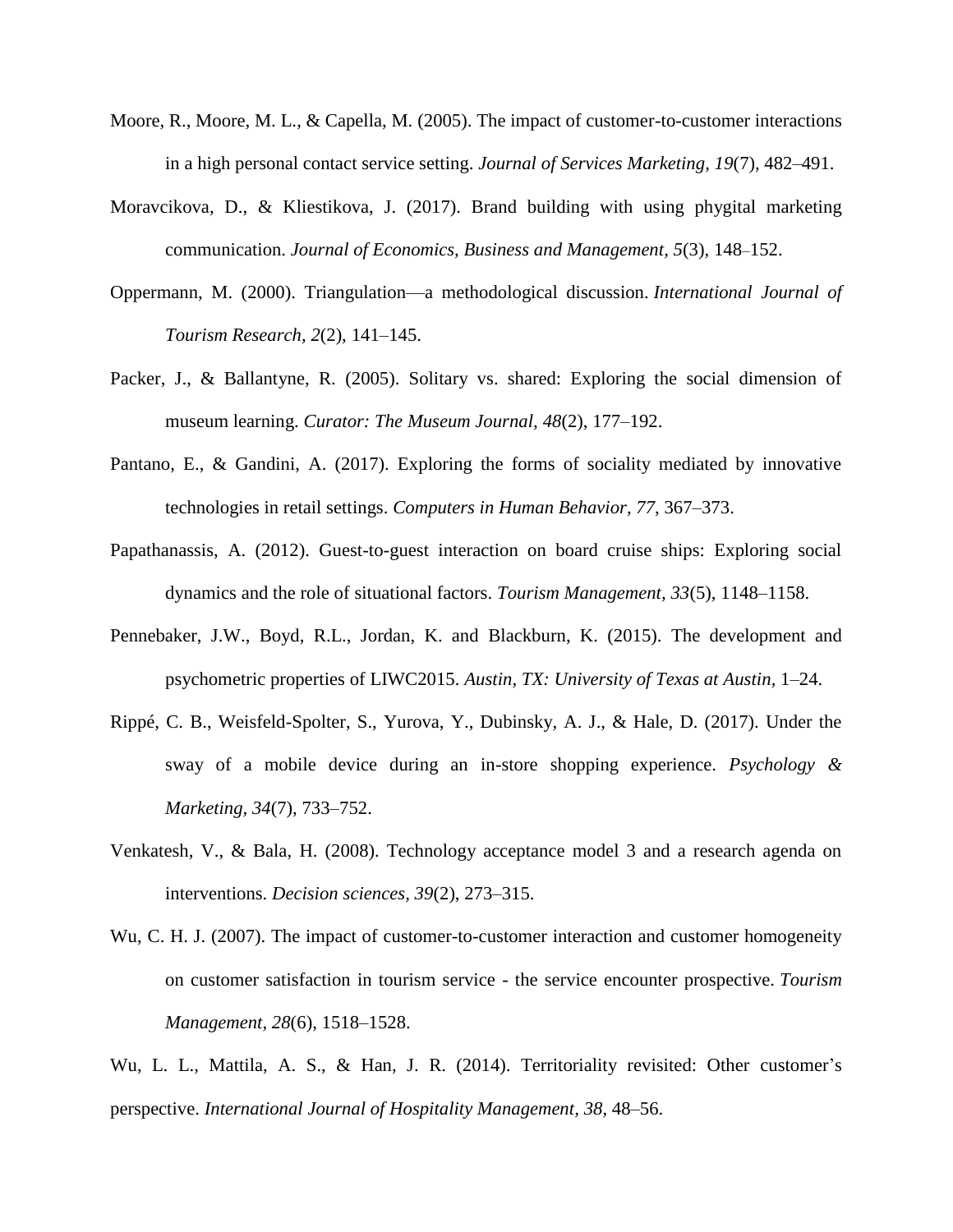- Xiang, Z., Magnini, V. P., & Fesenmaier, D. R. (2015). Information technology and consumer behavior in travel and tourism: Insights from travel planning using the internet. *Journal of Retailing and Consumer Services,* 22, 244–249.
- Yang, A. S. (2009). Exploring adoption difficulties in mobile banking services. *Canadian Journal of Administrative Sciences/Revue canadienne des sciences de l'administration, 26*(2), 136–149.
- Yi, Y., Gong, T., & Lee, H. (2013). The impact of other customers on customer citizenship behavior. *Psychology & Marketing, 30*(4), 341–356.
- Zhao, S. (2003). Toward a taxonomy of copresence. *Presence: Teleoperators & Virtual Environments, 12*(5), 445–455.
- Zhao, S., & Elesh, D. (2008). Copresence as 'being with'. Social contact in online public domains. *Information communication & Society, 11*(4), 565–583.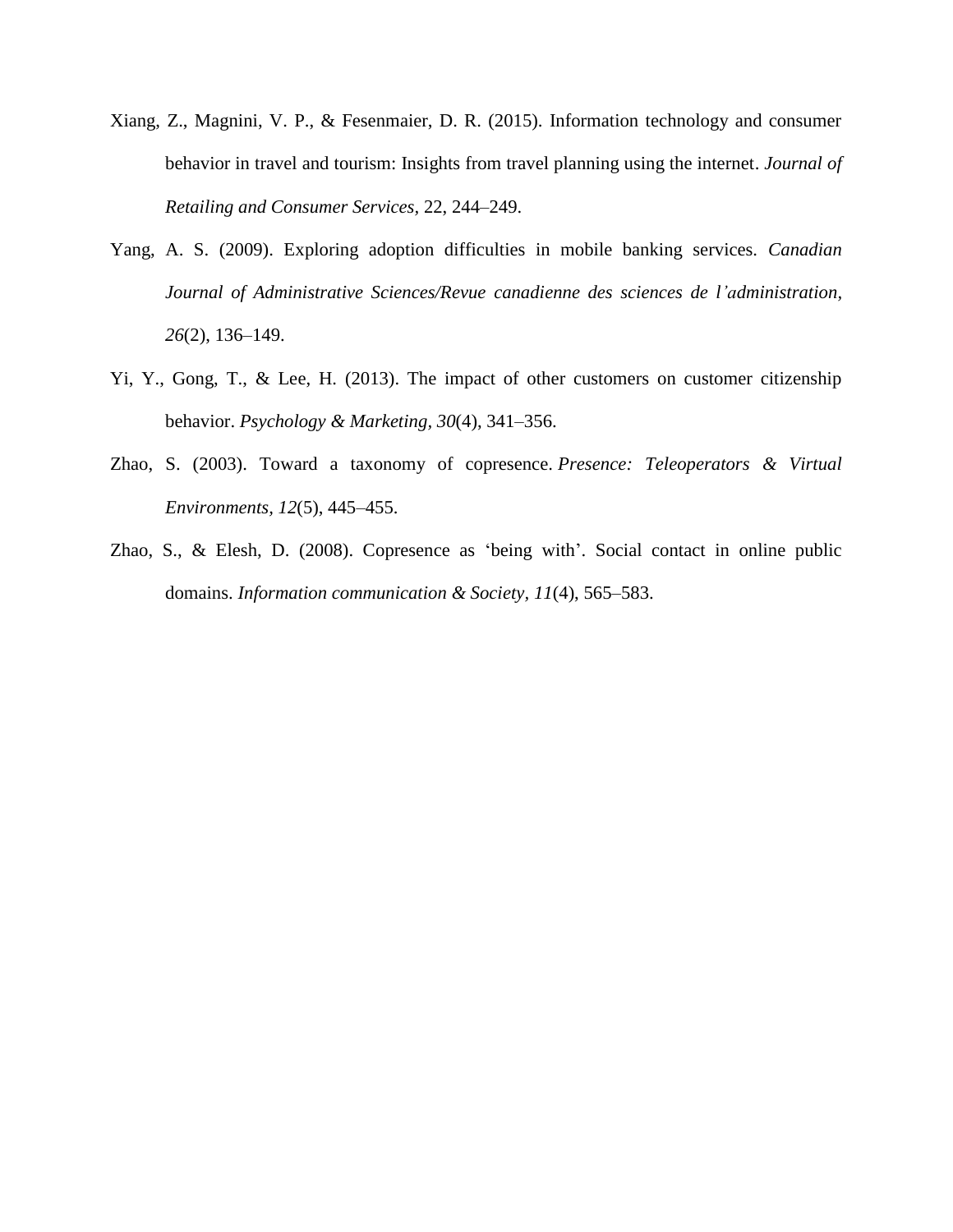**Table 1** *Characteristics of the Sample*

| <b>Number of Respondents</b> | 27 consumers                                                    |  |  |
|------------------------------|-----------------------------------------------------------------|--|--|
| <b>Sex</b>                   | 19 females 8 male                                               |  |  |
|                              | $35.6$ (aged $17-67$ )                                          |  |  |
|                              | Three age ranges considered:                                    |  |  |
| <b>Average Age</b>           | aged $15-25$ (young)                                            |  |  |
|                              | aged $26-45$ (adult)                                            |  |  |
|                              | aged over 46 (older)                                            |  |  |
| <b>Job Type</b>              | Executive $(10)$ , senior manager $(10)$ , student $(7)$        |  |  |
| <b>Area of Residence</b>     | Paris $(15)$ , small cities $(12)$                              |  |  |
| iPhone/Android               | Android $(12)$ , iPhone $(15)$                                  |  |  |
| <b>Application Use</b>       | Never or infrequently $(16)$ , very frequently or always $(11)$ |  |  |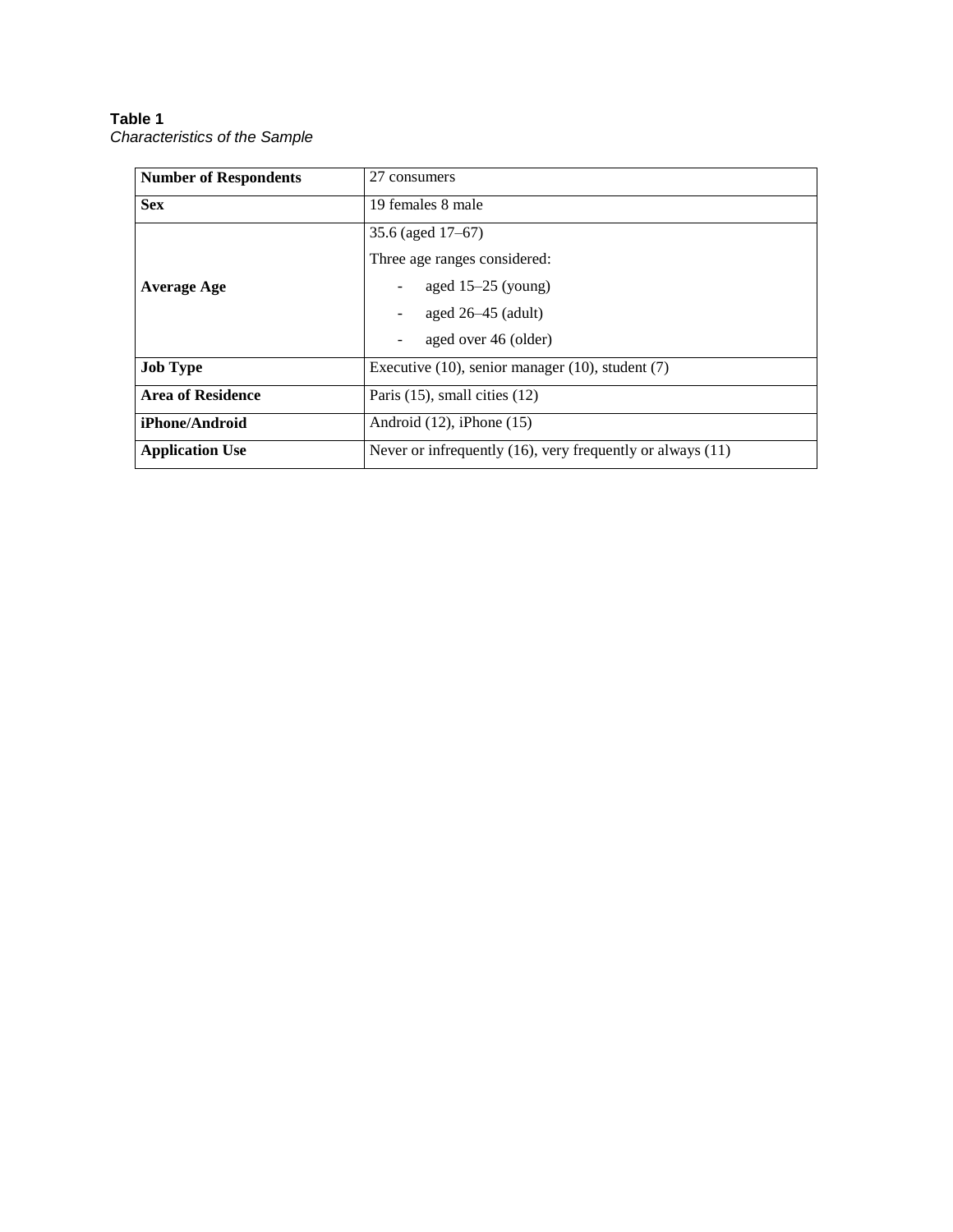# **Table 2** *LIWC Salient Social Dimensions*

| Comparison of<br>the proportion<br>of dimension<br>allocated to<br>each category<br>with the average<br>proportion | LIWC salient social<br>dimensions     | Positive<br>emotions | Negative<br>emotions | Social<br>dimension | Family and<br>friends | Anxiety  |
|--------------------------------------------------------------------------------------------------------------------|---------------------------------------|----------------------|----------------------|---------------------|-----------------------|----------|
| Gender                                                                                                             | Women                                 | $-1\%*$              | $-11%$               | $-1\%$              | $-2\%$                |          |
|                                                                                                                    | Men                                   | 3%                   | 26%                  | 3%                  | $5\%$                 |          |
|                                                                                                                    | $15 - 25$                             | 4.3%                 | $-30.3%$             | $-8.0\%$            | 12.6%                 | $-44.2%$ |
| Age range                                                                                                          | $26 - 45$                             | 3.2%                 | 13.1%                | 8.7%                | $-12.8%$              | 24.4%    |
|                                                                                                                    | Over <sub>46</sub>                    | $-19.9%$             | $-9.9%$              | $-11.4%$            | $9.9\%$               | $-41.9%$ |
|                                                                                                                    | $\Omega$                              | 1.3%                 | 1.5%                 | 2.8%                | $-18.8%$              |          |
| Number of                                                                                                          | $\mathbf{1}$                          | 1.3%                 | $-22.6%$             | $-18.9%$            | $-32.3%$              |          |
| children                                                                                                           | 2                                     | $-3.9\%$             | 4.1%                 | 1.5%                | 27.1%                 |          |
|                                                                                                                    | 3                                     | 5.3%                 | 4.5%                 | 3.4%                | 30.1%                 |          |
| Major user (very<br>Mobile<br>frequently or always)                                                                |                                       | 9.5%                 | $-17.9%$             | $-8.3%$             | 0.8%                  |          |
| application user                                                                                                   | Minor user (never or<br>infrequently) | $-4.8%$              | $9.1\%$              | 4.1%                | $0.0\%$               |          |

\* *Note to read this table*. For example, the proportion of terms mentioned by women relating to positive emotions is 1% lower than the average proportion of terms referring to positive emotions and mentioned by all respondents.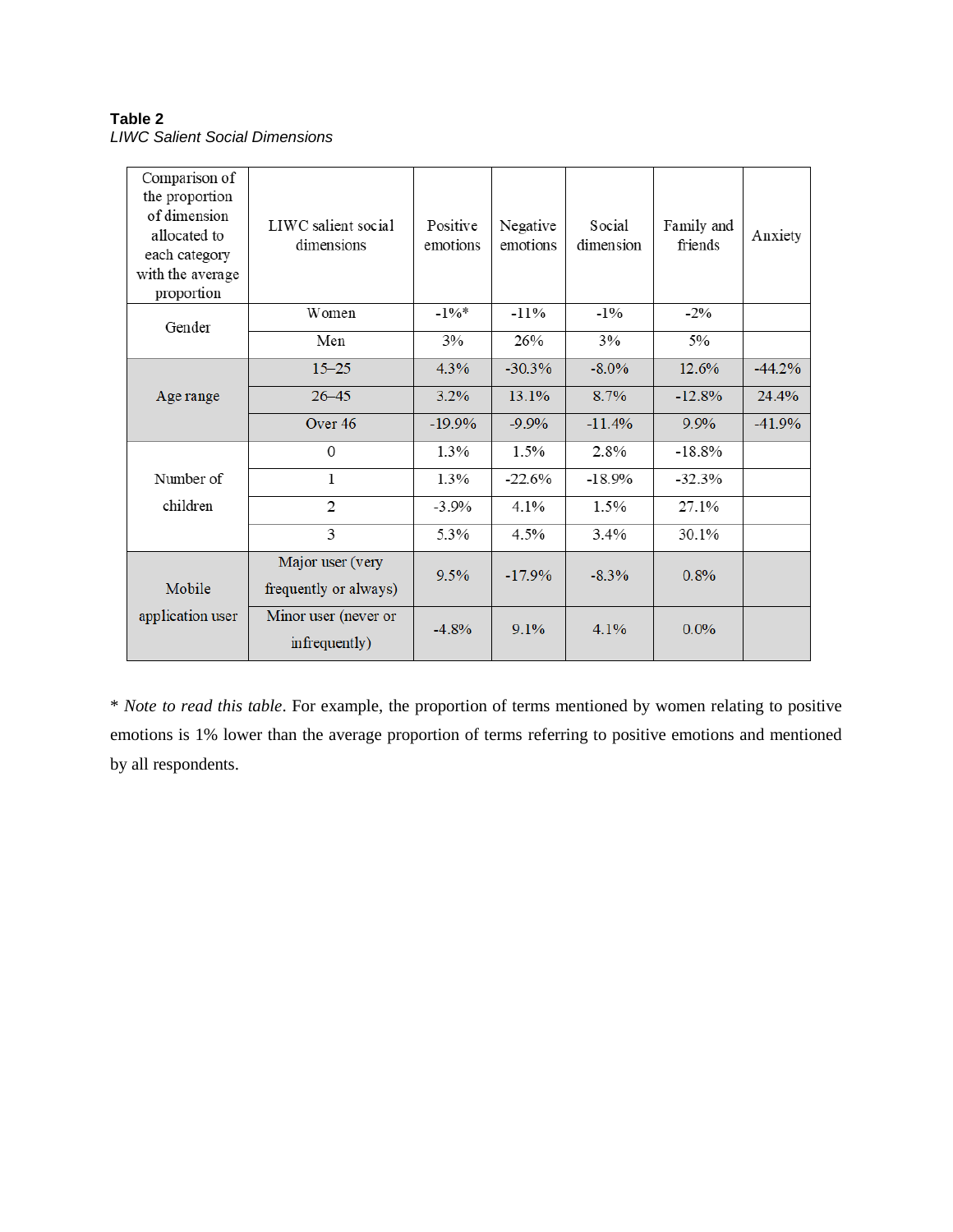# **Table 3** *Perceived Co-presence When Using a Technological Intermediation Tool*

|                                                      | <b>Type of Co-presence</b>                                                                                                                                                                                                                                                                                                                                   |                                                                                                                                                                                                                                                                                                                                                |  |  |  |  |
|------------------------------------------------------|--------------------------------------------------------------------------------------------------------------------------------------------------------------------------------------------------------------------------------------------------------------------------------------------------------------------------------------------------------------|------------------------------------------------------------------------------------------------------------------------------------------------------------------------------------------------------------------------------------------------------------------------------------------------------------------------------------------------|--|--|--|--|
|                                                      | Companions                                                                                                                                                                                                                                                                                                                                                   | Non-companions                                                                                                                                                                                                                                                                                                                                 |  |  |  |  |
| Illustrative quotations<br>During the Visit          | - Facilitate and improve the in-group social contacts<br>"I go there to discover something with someone. I was there with my<br>grandchildren, but it could also be with a friend. With people who<br>appreciate art, or with children for culture. The other people who are<br>coming with me are a driving factor. Otherwise, I stay in my chair to        | - Protect oneself from the crowd<br>"If I could, I would do all my visits with a guide, but the problem is that<br>there are so many people. The guides are talking, and the crowd might<br>disturb me, you need a little quiet. If there are too many people, the<br>application on my phone could become a real solution." (Josiane, age 67) |  |  |  |  |
|                                                      | yawn." (Laurence, age 57)<br>"In the application I downloaded, a lot was missing: no "format" of the<br>visit according to the context or who you are with; then the visit is not<br>the same." (Nathalie, age 47)                                                                                                                                           | "When we saw the crowd, we were thinking 'Oh, it's going to be boring",<br>but finally with this [the application] it was well managed. We really<br>enjoyed the exhibition. It was well arranged, we didn't feel too much the<br>presence of others, and we really enjoyed the works." (Aude, age 35)                                         |  |  |  |  |
|                                                      | - Create a bubble of intimacy<br>"I find that in the application there's a form of intimacy. I look at what I<br>want, no one will know. And so the side that I find great if you're far<br>away. An intimate side that I really appreciate." (Laura, age 34)                                                                                                | - Can disrupt social ties<br>"Instead of creating a link, it breaks links, it destroys human<br>relationships, it breaks the link, it is too virtual, it places you in a world<br>where you lose part of the quality of the interaction between humans. This<br>makes relationships artificial. It isolates people." (Baptiste, age 36)        |  |  |  |  |
|                                                      | <b>Transmission of knowledge</b><br>"I enjoy using the apps if I take a child, like my niece, for example, for a<br>playful visit, if it helps me to make her want to visit the museum."<br>(Philippine, age 19)                                                                                                                                             | "If everyone consults the app, then if we're all in our bubble listening to<br>individual comments, it's lame. I've never used an audio guide because of<br>this [] we are too disconnected from the world." (Gaétan, age 27)                                                                                                                  |  |  |  |  |
|                                                      | "When you visit, the app could offer age-specific paths. You could bring<br>your children of different ages or school levels, for example, and<br>everyone could find an interest in it if it was adapted. It would allow us<br>to exchange with them, it's nice." (Estelle, age 39)                                                                         | - Complete or supplement the role of frontline employees<br>"I very rarely use guides, except abroad, when you have no choice.<br>Otherwise, it annoys me, it's too constraining. Often, I find them a bit<br>lame or not friendly. I prefer a machine that tells me things. That's for                                                        |  |  |  |  |
|                                                      | - Missing out on experience<br>"When you're with someone, the application cuts off communication. I<br>find that being in a museum and glued to your phone isn't really<br>interesting." (Juliette, age 18)                                                                                                                                                  | sure. The app would replace the guides, that's for sure." (Marie, age 37)<br>"I find it very useful to come up with a nice and smart application. And<br>then on the spot, especially in the great museums, you get lost a little. Or<br>you can take a guide. And that bothers me." (Gaétan, age 27)                                          |  |  |  |  |
|                                                      | "If I'm with a friend, I won't stay on my cell phone. It prevents<br>communication with others. When others do that, check their phones, it<br>annoys me. It's rude." (Jennifer, age 17)                                                                                                                                                                     |                                                                                                                                                                                                                                                                                                                                                |  |  |  |  |
|                                                      | "For me, the goal in a museum is to look at the museum and not to look<br>at my phone during the whole visit, or something other than the<br>artwork, the building." (Marie, age 37)                                                                                                                                                                         |                                                                                                                                                                                                                                                                                                                                                |  |  |  |  |
| tions<br>isit<br>Outside the V<br>Illustrative quota | - Extend social discussions around the visit<br>"The application to plan a possible outing for two and find the most<br>suitable one would interest me. It would be with the person who<br>accompanies me to the exhibition. We'd do it together ahead of time."<br>(Albéric, age 18)                                                                        | - Anticipate avoiding crowds<br>"At any rate, if I think there'll be too many people, I don't go. So it's<br>better to have an application to know the museum anyway. Nevertheless,<br>it's true that if the application gives me schedules and shows the visitor<br>traffic, I could see." (Josiane, age 67)                                  |  |  |  |  |
|                                                      | "I would use this app before and during the visit. With my son, even<br>maybe after to debrief him, but in this case, I would need a more<br>detailed app with all the works. A complete virtual visit could be used                                                                                                                                         | "Preferred schedules, which let us come at times when there are fewer<br>people-that I find very important." (Romane, age 19)<br>- Extent of social contact                                                                                                                                                                                    |  |  |  |  |
|                                                      | for this. It would be quite good and useful." (Vincent, age 36).<br>- Knowledge accumulation<br>"I follow all day on my phone and when I feel like it I watch, I try to<br>cultivate myself. It lets people like me who want to improve themselves<br>but who don't make the effort to get out and go to a museum do so from<br>their sofa." (Laura, age 34) | "Why should you go on your phone more than on your computer, for<br>example Oh, I found it! Here, for the games or to remember the visit as<br>a fun experience for the kids. Or also to allow you to meet other visitors,<br>with whom you share interests and exchange, share your feelings about<br>the visit." (Aude, age 35)              |  |  |  |  |
|                                                      | - Recommendation to use the application after the visit<br>"I will recommend it to my colleagues; I have a lot of colleagues who go<br>to museums and use applications. It's not that entertaining, but if it<br><i>fulfills its function.</i> " (Pauline, age 31)                                                                                           |                                                                                                                                                                                                                                                                                                                                                |  |  |  |  |
| Emotions                                             | Rather positives<br>- Mostly for the youngest (aged 15–25) and the oldest (over 46)<br>- Mostly for consumers with no child or two children and more<br>- Except for consumers who have low application use                                                                                                                                                  | Negatives during the experience, and more positives outside the<br>consumption episode<br>The adult category (aged 26–45)<br>$\overline{\phantom{a}}$<br>Mostly for consumers who have low application use                                                                                                                                     |  |  |  |  |